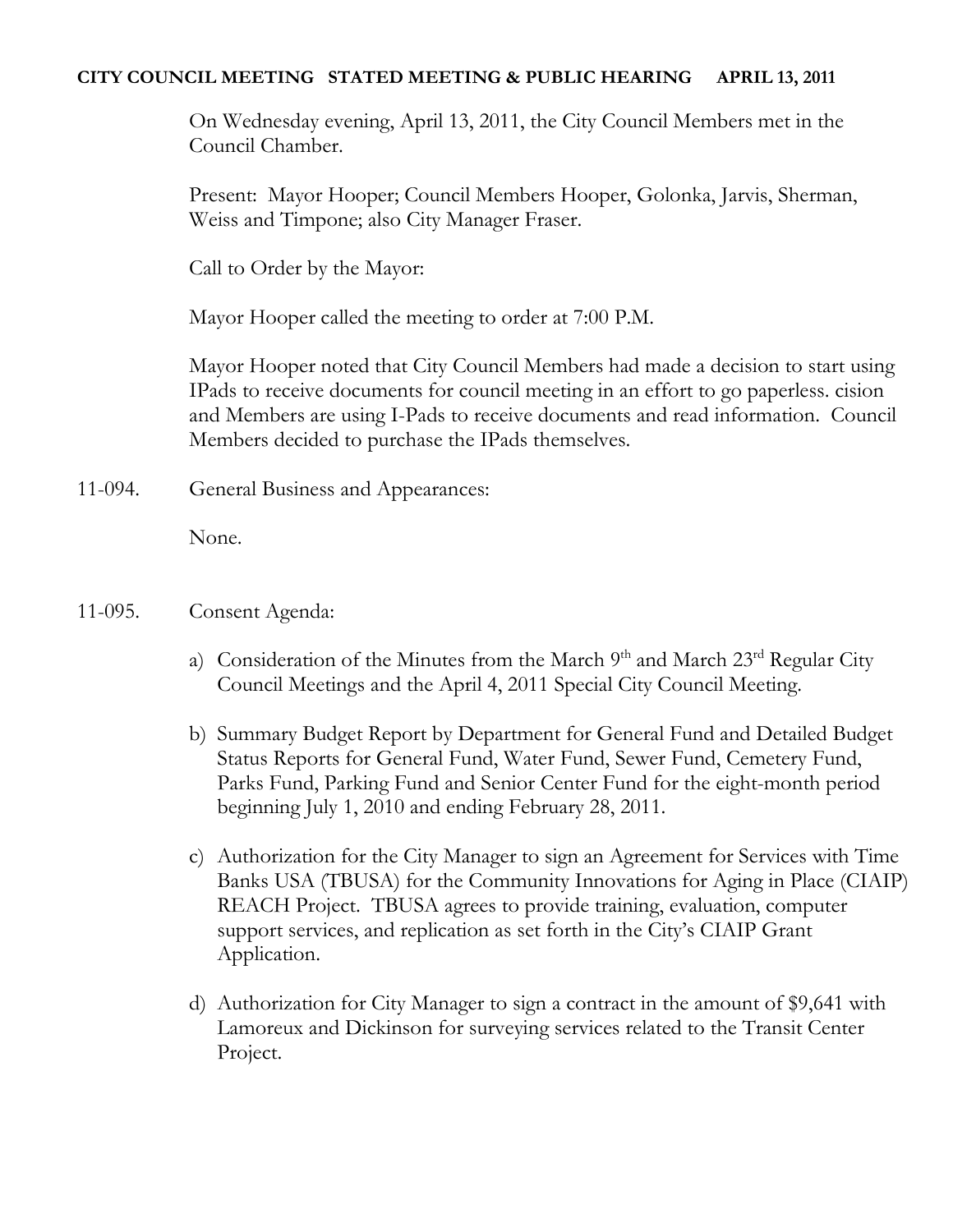e) Adoption of Revised Road & Bridge Standards for projects within Montpelier City Limits. Current road and bridge standards were adopted by the City Council during their regular meeting February 14, 2007. New stormwater requirements were adopted through Act 110 of the 2010 Legislative session which now necessitates revisions of the current Montpelier standard. VTrans worked with the VLCT and regional planning commissions to enhance the minimum road maintenance standards and guidelines with the inclusion of storm water Best Management Practices (BMP) for flood hazard avoidance and water quality purposes. The standards apply to projects involving new or reconstructed municipal roads beginning in 2011 and, by extension of the zoning & subdivision regulations, will also apply to private development roads. Municipalities are encouraged to revise their existing standards to include the BMP provisions in order to be eligible for the maximum available town highway grant funds. FEMA also requires adoption of the minimum standards as a prerequisite to full disaster relief funding participation. The new standards contain a minimum training component which is a new addition to the standards.

Recommendation: Approval of the standards. Execution of the standards through the signatures of a majority of the Council.

- f) Consideration of authorizing and approving a grant agreement between the State of Vermont Division for Historic Preservation and the City of Montpelier (a Certified Local Government) and to authorize the City Manager to execute the grant agreement on behalf of the governing body. In conjunction with this grant, to authorize DPW to purchase a wide format scanner in the amount of \$9,865.10 from Reprographics of New England located in Winooski, Vermont.
- g) Consideration of accepting the proposal from Right-Trak Design, in the amount of \$35,270.00, to perform the Building Capital Needs Assessment and associated energy audit and ADA compliance review work. Proposals and specs were sent out in March; copies of those submitted can be viewed in the City Manager's Office. The proposed funding sources for the \$35,270 are as follows:

| ADA Capital Funds (in budget)        | \$7,500 |
|--------------------------------------|---------|
| Project Management Capital Funds     |         |
| (in budget)                          | 10,000  |
| Wastewater Fund (in budget for Chief |         |
| Operator                             | 6,000   |
| General Fund Balance                 | 11,770  |

h) Acting as a Liquor Control Commission for renewal of the annual liquor licenses, renewing the tobacco licenses.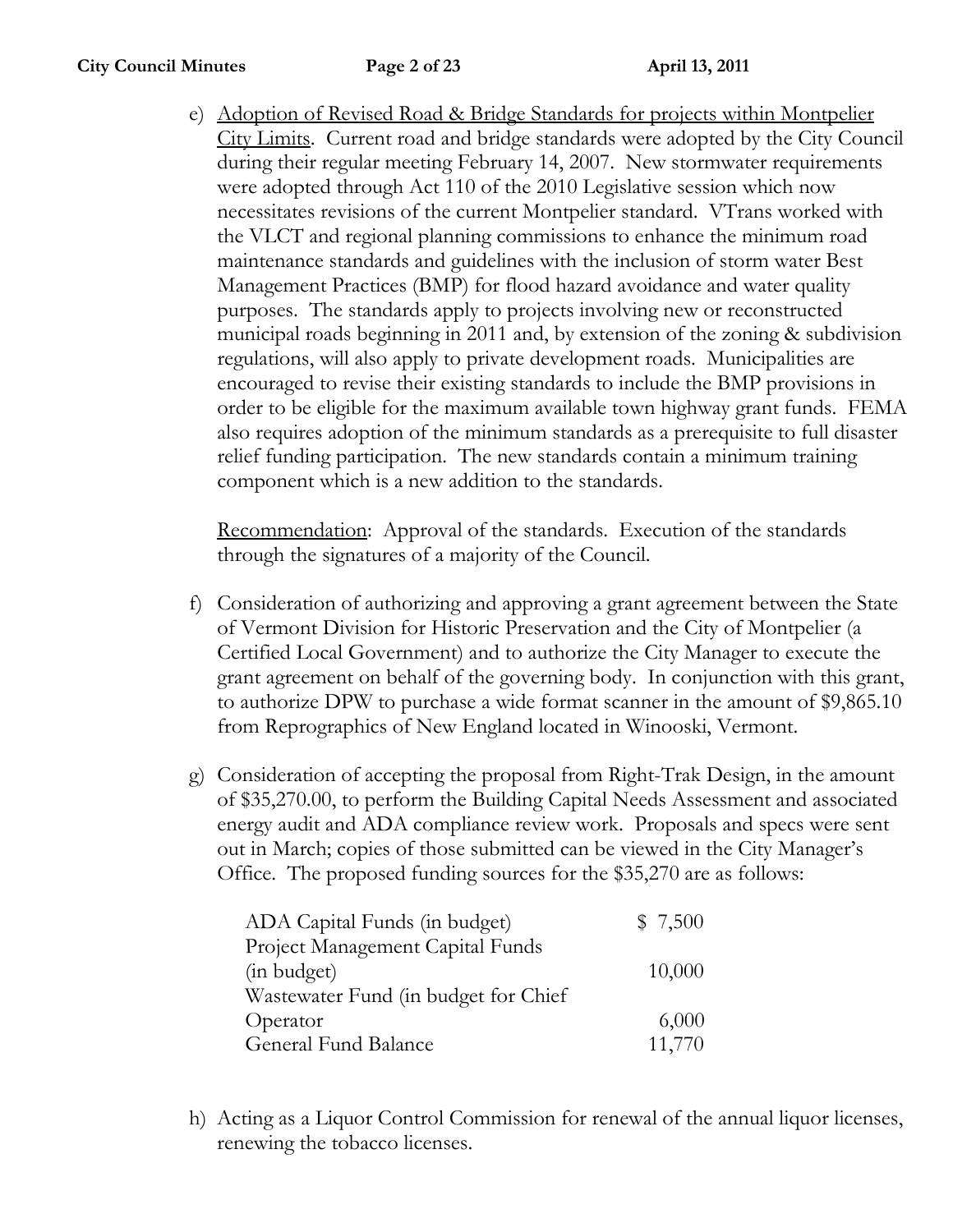Bashara & Company LLC First Class Hotel License 100 State Street

dba Julio's Cantina 54 State Street

52 State Street

Langdon Street Café Collective, Inc First Class Liquor License 4 Langdon Street

Langdon Street Pub Company First Class Cabaret License dba McGilliduccy's Irish Pub 14 Langdon Street

14 State Street

Julio's Cantina, LLC First Class Liquor License

Kismet, LLC First Class Liquor License

Pinky's On State, LLC Second Class Liquor License

Additional Items.

Consideration of a catering permit request for New England Culinary Institute to cater VCFA Open House reading at the College Street Chapel on Saturday, April 16, 2011 from 7:00 P.M. to 10:00 P.M.

Consideration of a new First Classe Liquor License application for 2010 from Blue Heaven, LLC dba Black Door/Tapeo at 44 Main Street.

The following was omitted from the agenda in error.

Hyzer Industring, Inc. dba Three Penny Taproom to cater their 2<sup>nd</sup> Annual Anniversary Party to be held in the Onion River Sports Parking Lot on Saturday, April 30, 2011 from 3:00 P.M. to 11:00 P.M. (copy of permit and diagram attached)

This will also require a variance of the noise ordiance. A representative from Three Penny Taproom will be present.

i) Payroll and Bills

General Fund Warrant dated March 23, 2011, in the amount of \$17,068.45 and \$297,887.80.

Payroll Warrant dated March 31, 2011, in the amount of \$115,157.45 and \$27,349.84. General Fund Warrant dated April 7, 2011, in the amount of \$261,225.76. Payroll Warrant dated April 14, 2011, in the amount of \$116,256.87 and \$28,519.93.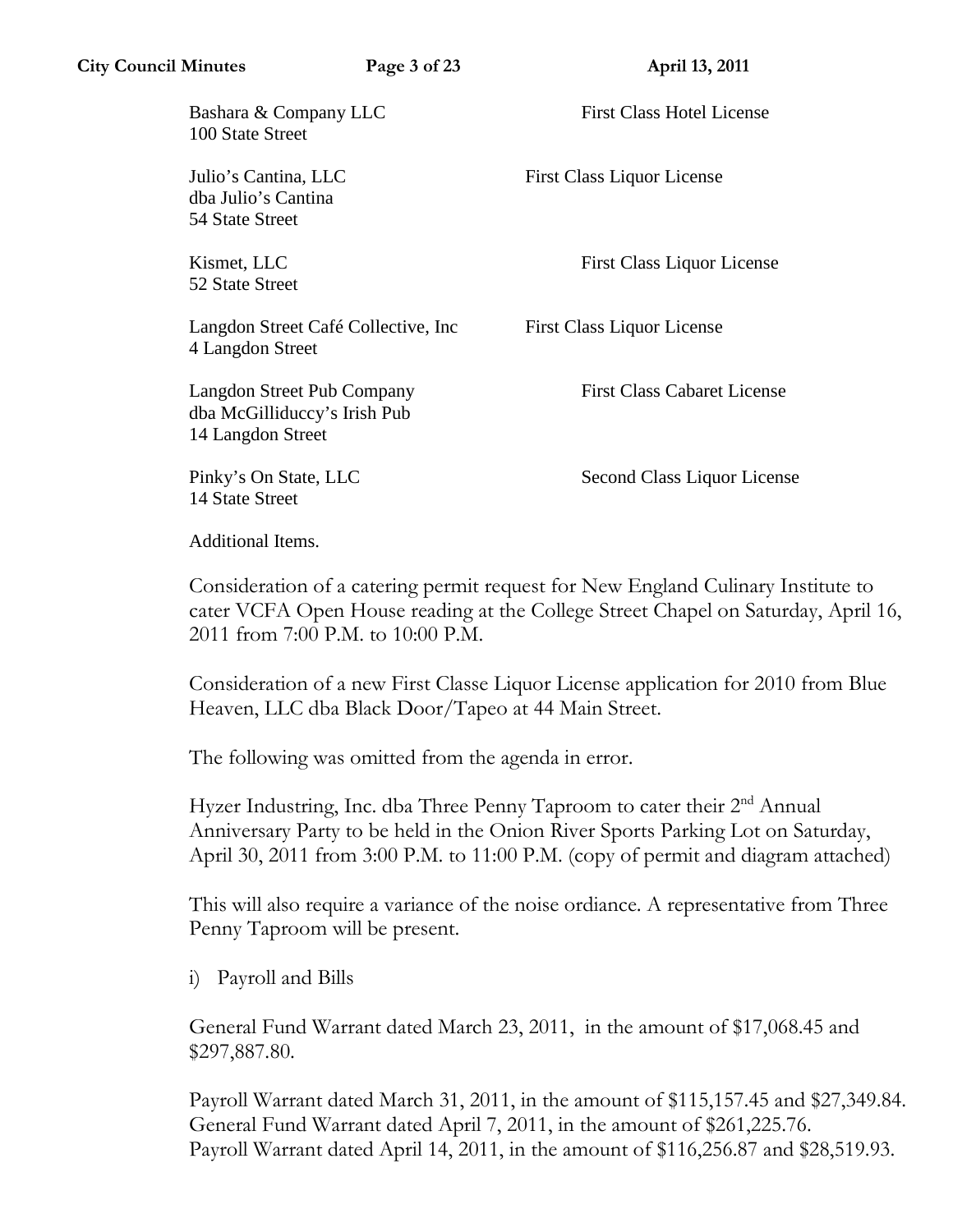Motion was made by Council Member Hooper, seconded by Council Member Jarvis to approve the consent agenda with the additional items.

Council Member Golonka asked to pull the agenda item regarding the agreement with Time Bank USA. He also asked to be recused from acting on the Liquor License Renewal on Bashara & Company LLC

Council Member Jarvis asked to be recused from acting on the Blue Heaven Liquor License application.

Council Member Hooper asked to pull the authorization for the contract with Lamoreux and Dickinson.

Council Member Weiss asked to pull the Summary Budget Report, Time Bank USA Agreement, and the Right-Trak Design proposal.

Mayor Hooper called for a vote on the remaining consent agenda. The vote was 5 in favor with Council Member Golonka abstaining on the Bashara & Company LLC liquor license and Council Member Jarvis abstaining on the Blue Heaven LLC liquor license.

11-95 (b) Summary Budget Report by Department for General Fund and Detailed Budget Status Reports for General Fund, Water Fund, Sewer Fund, Cemetery Fund, Parks Fund, Parking Fund and Senior Center Fund for the eight-month period beginning July 1, 2010 and ending February 28, 2011.

> Council Member Weiss had questions on the re-entry program and the deficit in the water fund.

> City Manager Fraser indicated that it was a grant funded program and monies would be coming in to cover that. Regarding the water fund there were still billing cycle collections that weren't reflected in those numbers.

11-095. c) Authorization for the City Manager to sign an Agreement for Services with Time Banks USA (TBUSA) for the Community Innovations for Aging in Place (CIAIP) REACH Project. TBUSA agrees to provide training, evaluation, computer support services, and replication as set forth in the City's CIAIP Grant Application.

> Council Member Golonka said he would like an update because he understood they were going to release this from city control. The payment stream chart is confusing and he would like some clarification about that.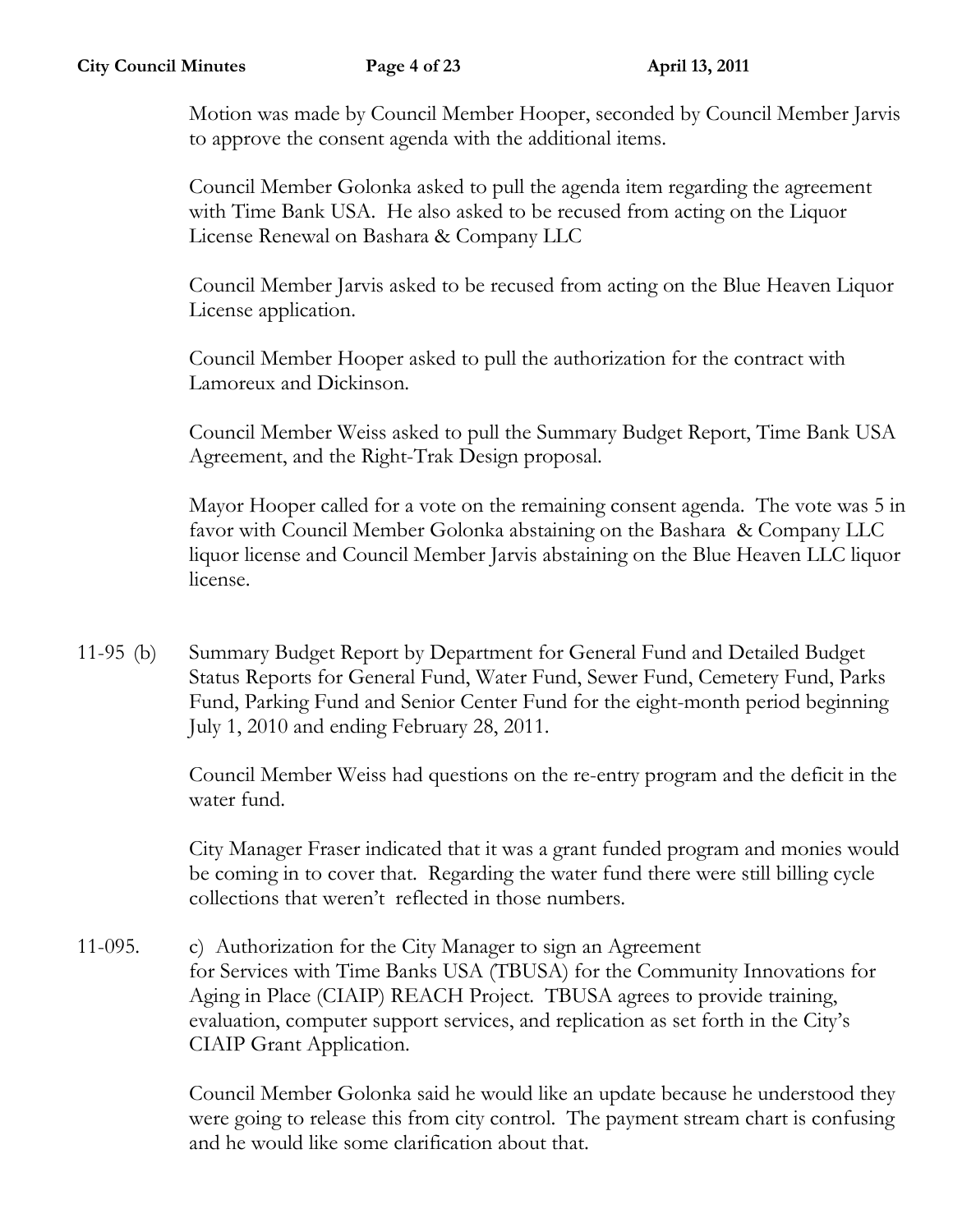Planning Director Hallsmith said Time Banks USA is the City's partner on the project and are paid out of the federal grant and raised their own match for the Federal Time Bank Grant. She thought the consulting rates seemed fair.

Council Member Golonka inquired how much grant money is left.

Planning Director Hallsmith said it was a three-year grant for over \$300,000 a year. Because they had a slow start-up in the first year they did not spend over \$90,000 of the money allocated to them and received that as a carry over into year two. It's a federal grant so they draw it down as they use it rather than get it all in one big lump sum and it also requires a 15 percent match. She did not have the exact numbers.

11-095 d)Authorization for City Manager to sign a contract in the amount of \$9,641 with Lamoreux and Dickinson for surveying services related to the Transit Center Project.

> Council Member Hooper said he was curious as to how it would proceed and if they had an arrangement with the landowner for it to go forward.

City Manager Fraser replied it is surveying all of the parcels we might need to acquire in whole or in part. Before they can lay out the right-of-ways this is part of the federally prescribed acquisition process. You have to have a clear sense of the pieces you are getting and what their metes and bounds are, appraise them and then make an offer to purchase them, and negotiate the purchase based on the appraisal. This is the first step of that process.

Council Member Golonka asked if this money was to be used for surveying the Capitol Plaza lot.

City Manager Fraser replied yes.

Council Member Golonka recused himself from acting on this agenda item.

11-095 g) Consideration of accepting the proposal from Right-Trak Design, in the amount of \$35,270.00, to perform the Building Capital Needs Assessment and

> associated energy audit and ADA compliance review work. Proposals and specs were sent out in March; copies of those submitted can be viewed in the City Manager's Office. The proposed funding sources for the \$35,270 are as follows:

| ADA Capital Funds (in budget)    | \$7,500 |
|----------------------------------|---------|
| Project Management Capital Funds |         |
| (in budget)                      | 10,000  |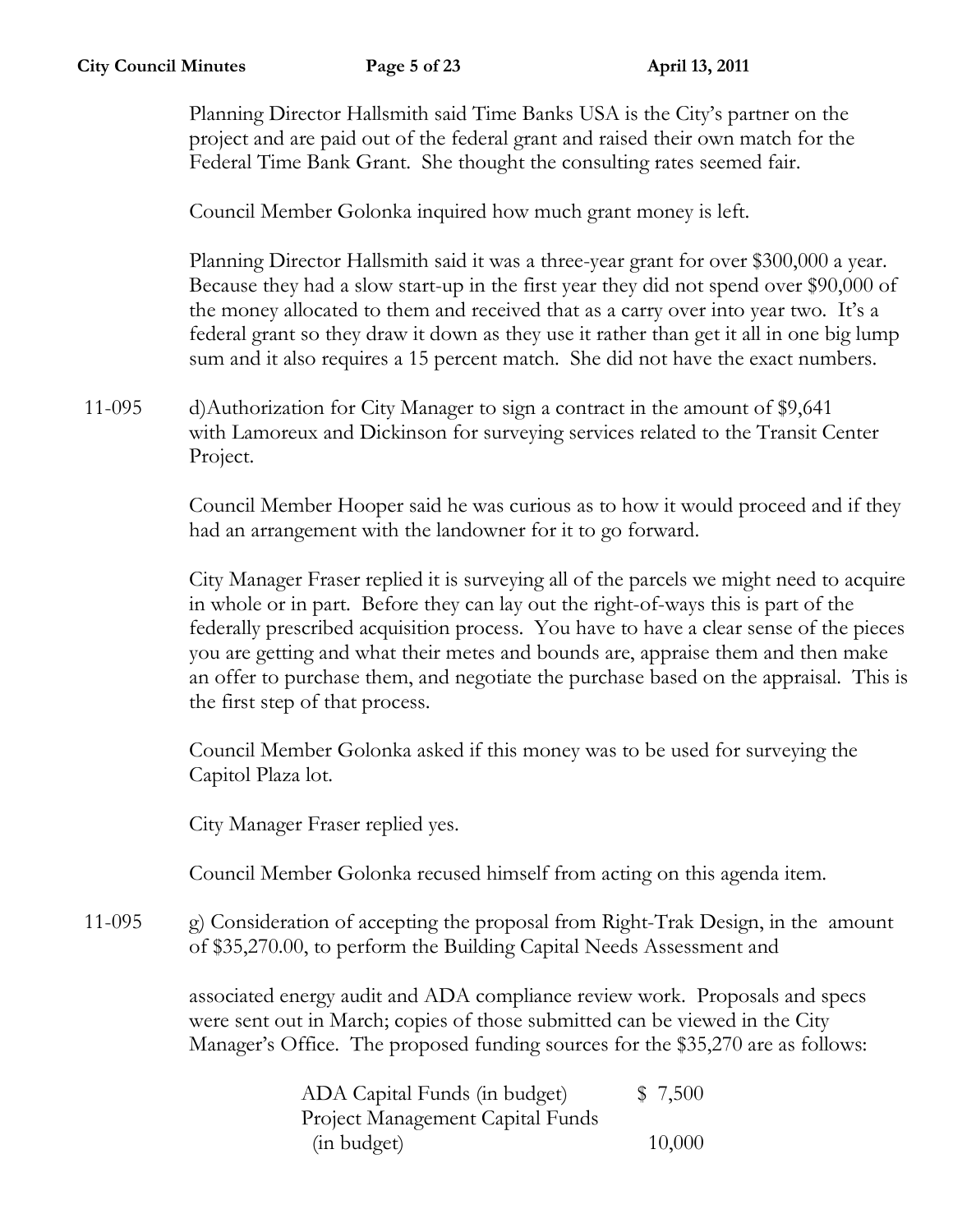Wastewater Fund (in budget for Chief Operator) 6,000 General Fund Balance 11,000

Council Member Weiss was concerned about using general fund balance money.

Discussion followed on the general fund balance and the Project Management Capital Funds.

Motion was made by Council Member Sherman, seconded by Council Member Hooper to approve the remaining items on the consent agenda. The vote was 6-0, except for the Lamoreux and Dickinson contract where the vote was 5-0, with Council Member Golonka abstaining.

11-094. General Business and Appearances.

George Dinculescu, a resident at 162 Main Street expressed concern for the noise made at 2:30 A.M. by city equipment during the snow removal process. He didn't believe that OSHA stipulates that people need to be woken up at that time of day. He was specifically speaking about the signal requirement when heavy equipment is put in reverse and wondered if it could be toned down.

- 11-096. Town Service Officer Appointment
	- a) The City has been notified by the Vermont Department of Children and Families that the term of the City's present Town Service Officer, Rick DeAngelis, expires on April  $14^{\text{th}}$ .
	- b) Staff notified Mr. DeAngelis, and he is willing to continue serving.

Recommendation: Appoint Rick DeAngelis as the Town Service Officer for another one-year term.

Motion was made by Council Member Hooper, seconded by Council Member Weiss to reappoint Rick DeAngelis as Montpelier's Town Service Officer. The vote was 6- 0, motion carried unanimously.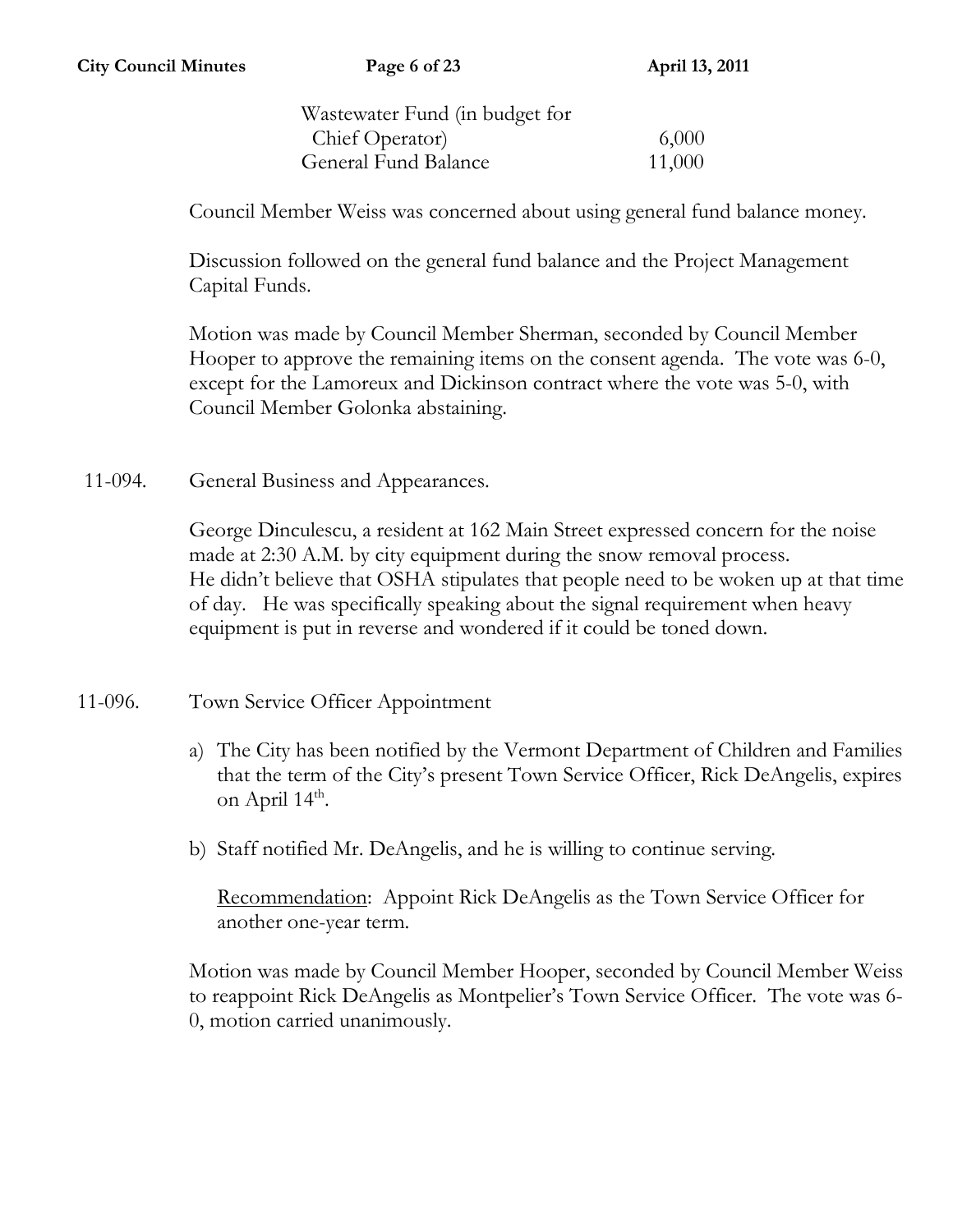- 11-097. Planning Commission Appointment
	- a) John Bloch's term expired the end of March; staff advertised and as of the deadline (Thursday, April  $7<sup>th</sup>$ ), John's e-mail requesting reappointment is the only response received.

Recommendation: Reappoint John Bloch for another 2-year term.

After motion was duly made and seconded by Council Member Hooper and Weiss, the council reappointed John Bloch for another two year term on the Planning Commission. The vote was 6-0, motion carried unanimously.

- 11-098. District Energy Project Update.
	- a) The City Manager, Planning Director and Project Manager will update the Council on progress to date.

Recommendation: Receive report, make decision whether to include this item with the petitioned special election.

City Manager Fraser sent Council Members a memo outlining an update of what is happening with the District Energy Project.

Council reviewed information in the memorandum.

Planning Director Hallsmith explained she and the consultants are going around to different downtown buildings and trying to assess what the costs and benefits would be for them hooking up.

Stephen Everett who owns a number of the buildings downtown said he was one of the people surveyed as it related to the District Energy Heating proposal. He indicated that he was interested in continuing discussions.

Council Member Jarvis said the PACE Grant will help private property owners with some financial issues with conversion. She had questions on the amount of money in this portion of the grant and how it would continue to be funded.

Planning Director Hallsmith responded by explaining that it would work like a revolving loan fund. They envision it as part of the bond.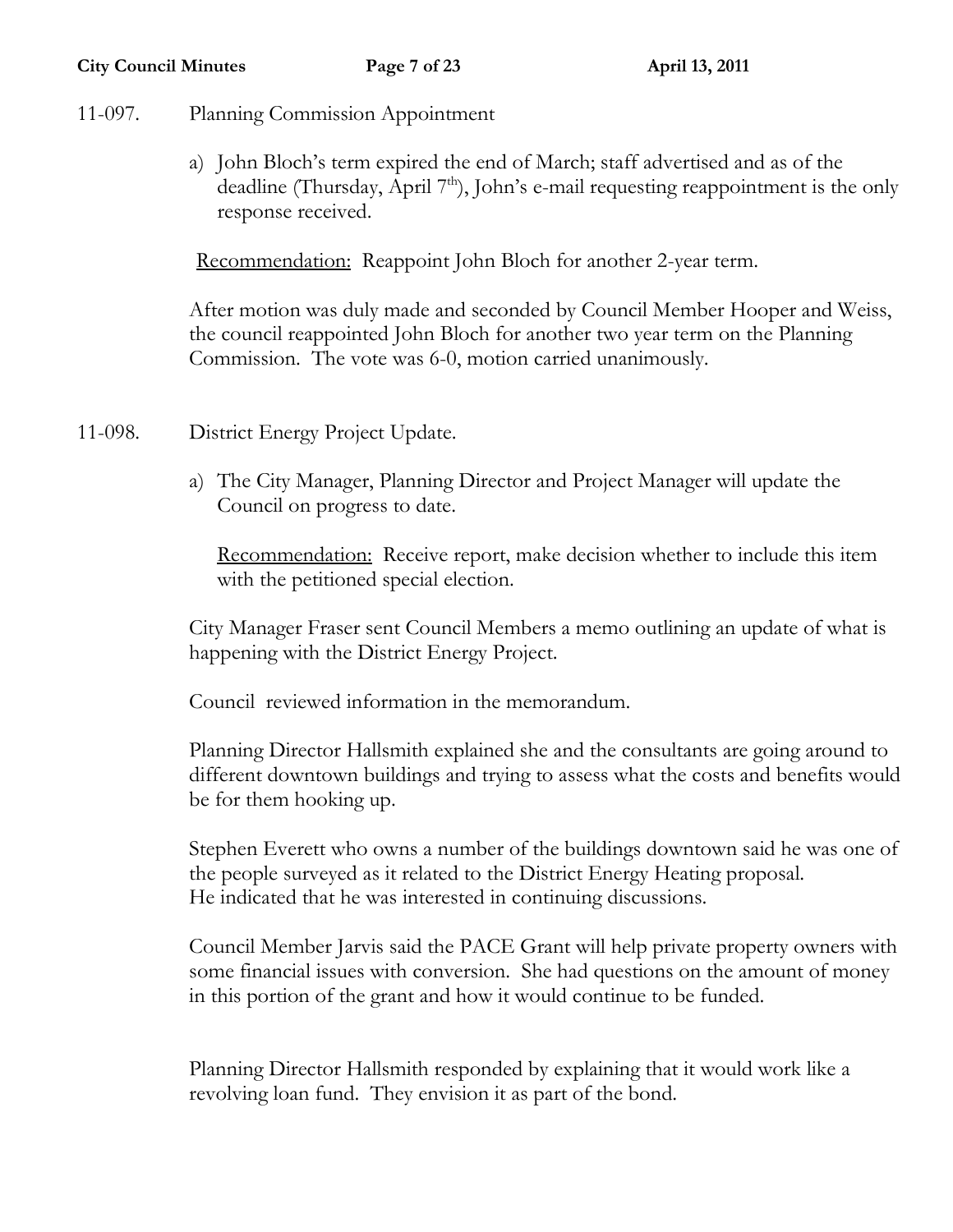Council Member Jarvis still had questions about the funding gap. Her understanding about how they came up with the \$2 million figure to bond for was looking at the money they would be use to heat for short term over the next 20 years.

City Manager Fraser replied at zero interest they could borrow more money than they could with a conventional bond issuance.

Council Member Golonka said with the financial models they talked about the last time they would like to see what it would look like with the additions to the benefits the city would accrue. If the city adds private partners does the breaking point go down?

Planning Director Hallsmith replied yes.

Council Member Golonka said the Council has been asking what the city commitments are and he is glad they went to the School Board.

City Manager Fraser replied they would be buying heat from the city. They aren't just transferring their heating cost into the city budget.

Mayor Hooper said one of the things Council Member Golonka has asked for is the financial model.

Discussion followed on what the consultants were working on

City Manager Fraser said the capacity has been the major topic of discussion. The Clean Energy Development Fund's goal is to promote clean energy products around the state. Their goal also in this project is to set an example of how this can be done. They have encountered some mitigating factors including an old plant that has to be retooled rather than starting from scratch so the economics are different. Some of the money the Clean Energy Development Fund is considering for this project is the same ERA money the city is using and they are on the same timelines to commit it. Some of it is potentially from other projects that aren't going to make it so they will be redirecting it to Montpelier. The city has asked for the most optimal mix.

Mayor Hooper said one of the things they need to decide is if they are going to have a bond vote should it be on the same evening as the next special meeting. The Manager has suggested a course of action which would be to have the bond vote on June  $14<sup>th</sup>$ . If they vote on June  $14<sup>th</sup>$  there is a 30-day recall possibility and if it is approved and they decide to go ahead what does that do with the project's deadline.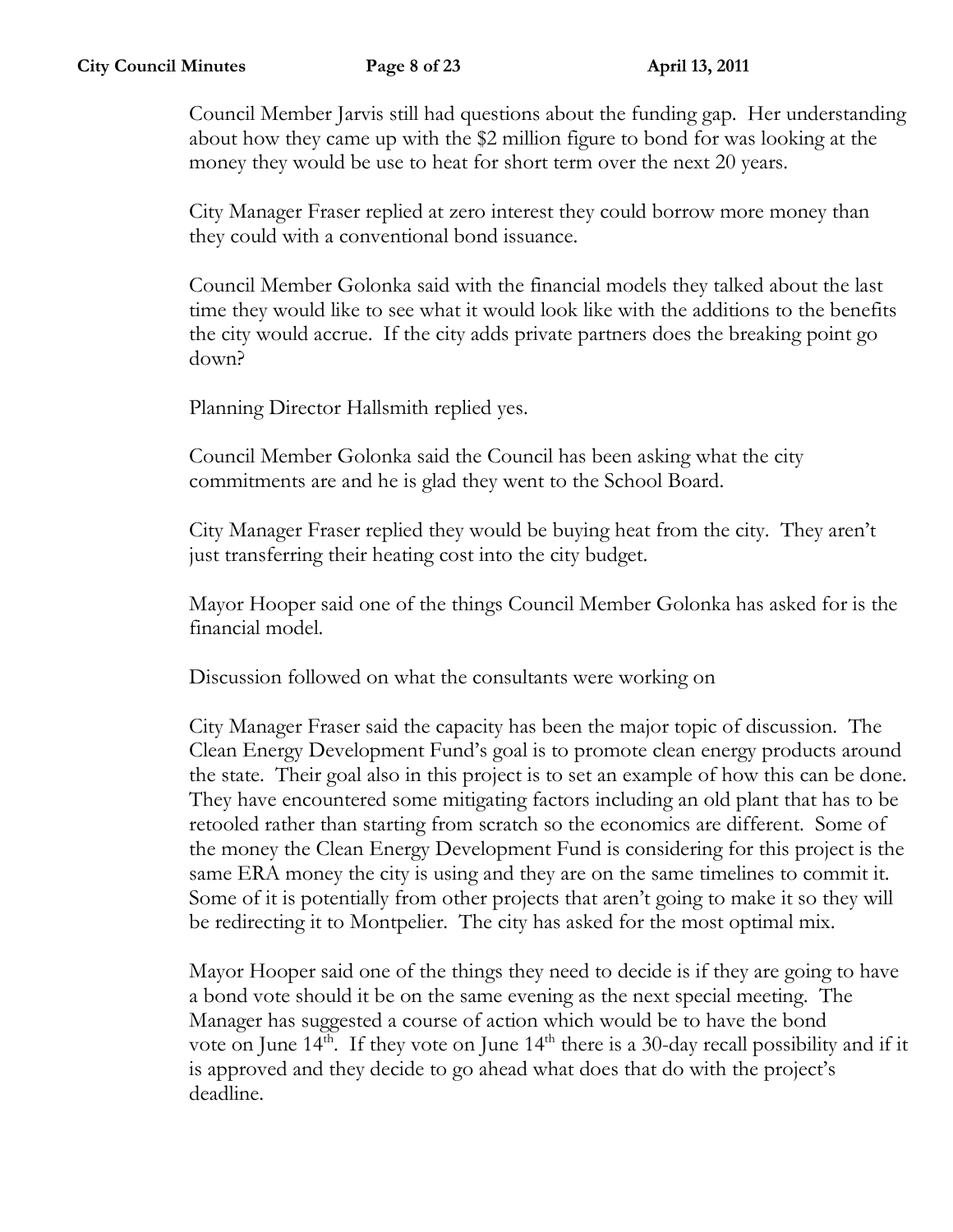Planning Director Hallsmith said the main deadline they are under right now is a six month extension they received from the January  $20<sup>th</sup>$  deadline to show the match. We need to vote before June  $20<sup>th</sup>$ .

Mayor Hooper said the question is whether or not to set a bond vote for the same time that the special meeting will be held for the Civic Center or would they prefer to hold it at a later date, which would be June  $14<sup>th</sup>$ .

City Manager Fraser said they are going to have a special vote on May  $17<sup>th</sup>$  or May  $24<sup>th</sup>$  anyway.

Discussion followed and Mayor Hooper said it seems the consensus of the Council is it isn't ready to set it for the same date as the Special City meeting to consider the issue of tax exemption of the civic center.

11-099. Setting the date, time and place for a Special Election and approve the Warning.

- a) On Monday, March 28<sup>th</sup>, the City Clerk's Office was presented with a petition to reconsider the issue of the tax exemption of the Civic Center. On Tuesday, the Clerk's Office verified that there were sufficient (5%) signatures of registered Montpelier voters to require a special election and the petition was filed properly within 30 days of the Town Meeting election. According to Vermont Statute Title 17, §2661, a "special town meeting" or election must be called within 60 days of the receipt of the petition. This means that the election must be held on or before Friday, May 27<sup>th</sup>. The City is required to warn the meeting with a 30day notice. Assuming that the official warning is approved this evening and the Council chooses to hold the election on a Tuesday as is traditional, the election could be held on either May  $17<sup>th</sup>$  or May  $27<sup>th</sup>$ .
- b) The Council held a Special Meeting on Monday, April  $4<sup>th</sup>$ , to discuss whether the Council would prefer having one special election with multiple items including a possible District Energy Project bond vote. Council chose to continue that discussion until the April 13<sup>th</sup> meeting.

Recommendation: Set the date, time and location for the Special Election and approve the Warning for May 17, 2011 if only including the Civic Center tax exemption. If also including a district heat bond vote, set election for May 24, 2011.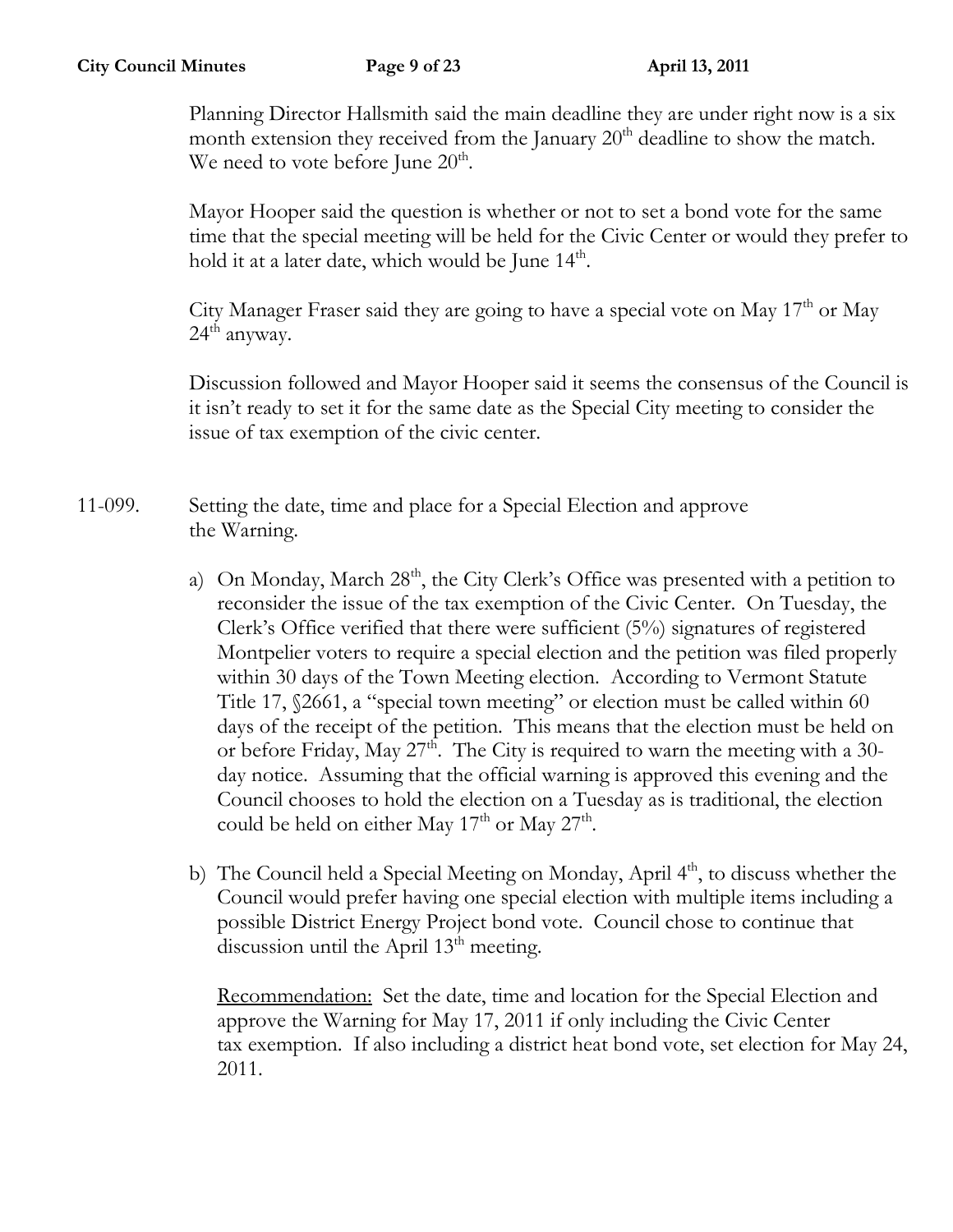Council Member Weiss said he selected the date of May 24<sup>th</sup> arbitrarily and moved that for the date of the Special City Election for the Civic Center. Council Member Jarvis seconded the motion.

City Manager Fraser said June  $14<sup>th</sup>$  is a possible date to vote on the District Energy Project. There are going to be two votes. They have the choice of May 17<sup>th</sup> or May  $24<sup>th</sup>$ . His suggestion is May  $17<sup>th</sup>$ .

Chris Rohan, a Montpelier resident, said his interest here is to support the tax exempt status for the Civic Center. He has lived here for about eight years and just recognized the Civic Center as a community resource and there are many people like him out there. He understands it is a difficult issue.

Dr. Butsch said he appreciates the chance to have another vote which they felt was justified so they could do a better job of educating the local citizens of the issues involved. They have been tax exempt. He finds it somewhat ironic he is here because he remembers about 15 years ago when he was on the Futures Committee in Montpelier and the focus was to build a facility in Montpelier. The committee met for over a year and found that the city was unable to support one. As of today there are only two facilities in the state that are not municipally owned or owned by a school district. They remain in somewhat the same situation they were way back when they had the Futures Committee. One of the biggest issues is the feeling in Montpelier of bringing people who support the outside communities and that the outside communities aren't doing their share of supporting Montpelier. When it failed in the Futures Committee and wasn't built by the city a group of private individuals from the city and outside got together and built a public  $501(\text{C})(3)$  facility that was tax exempt. They were looking for a site and picked Montpelier and went by what the city attorney and City Assessor said they would be tax exempt. He knows the situation has changed since then. At that time the largest owner came from outside Montpelier and donated \$100,000. The next largest owner came from outside Montpelier with \$50,000 and since they have been in existence about 90 percent of the business support keeping the organization going is from outside Montpelier. About 80 percent of the private donations keeping the Civic Center going are from outside Montpelier and other communities outside Montpelier make contributions on a regular basis. They feel they have a lot of community support and civic pride from outside Montpelier who are appreciative of being in Montpelier, but they need to keep the situation as it has been since their existence, which is tax exempt. They want to make an effort now to educate the public.

City Manager Fraser said he wanted to review the technical requirements so there is no confusion. The city received a petition that was properly filed. The city is required to hold a vote within sixty days of the date the petition is filed.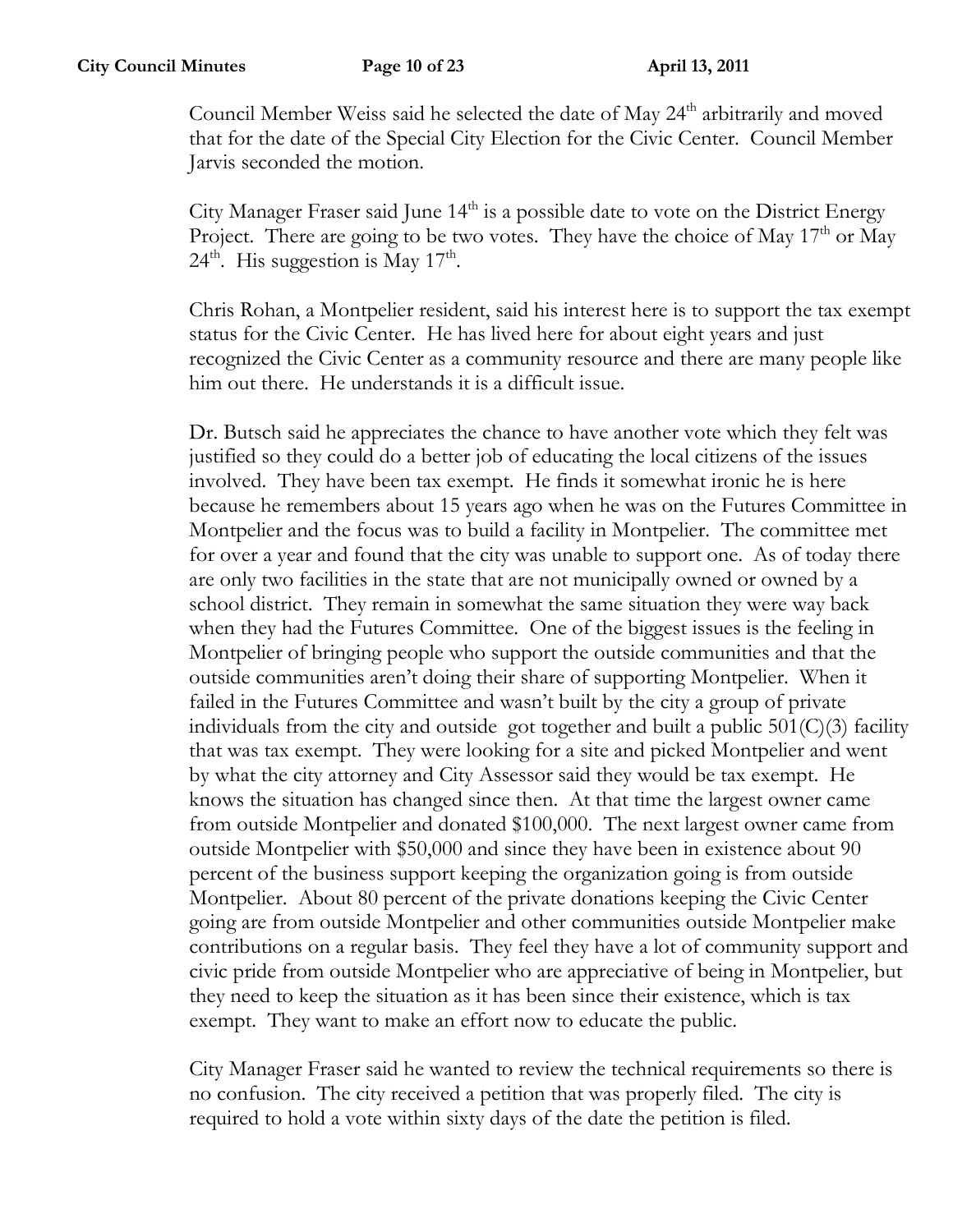There is a new legal requirement in state statutes that came out a couple of years ago. They have to get two-thirds of the people who voted on the prevailing side, and there were 857 people voted no, so they need to get 572 yes votes and have that be the majority to pass.

The makers of the motion accepted the friendly suggestion to change the date of the Special City Meeting to May 17, 2011.

Mayor Hooper called for a vote on the motion. The vote was 6-0 motion carried unanimously.

11-100. Consideration of a charge for a committee to review possible Taser use by the Montpelier Police Department.

- a) The City Council deliberated Taser use during the annual budget approval process in January.
- b) Council delayed a decision on Tasers and indicated that a committee would be formed to review the issue.
- c) The City Manager has prepared a draft charge for such a committee for the Council's consideration.

Recommendation: Review draft, make changes as desired, approve a charge and provide direction to staff with regard to committee appointments.

City Manager Fraser had prepared a draft charge for the council's consideration.

Police Chief Facos was also present for this discussion.

Mayor Hooper said the Council needs to decide if they are going to have a committee, what the charge of the committee is and the composition of the committee, and how they are going to handle the recommendations from the committee.

The Council held a lengthy discussion on the charge and the number of citizens and if they should be looking for people with certain expertise. Council would like to see the report back from the committee before the beginning of the budget session this fall. Council wanted to make sure it was understood that the final decision would be made by the City Council. Also discussed was whether the committee would be made up of residents and non residents. The consensus was that the committee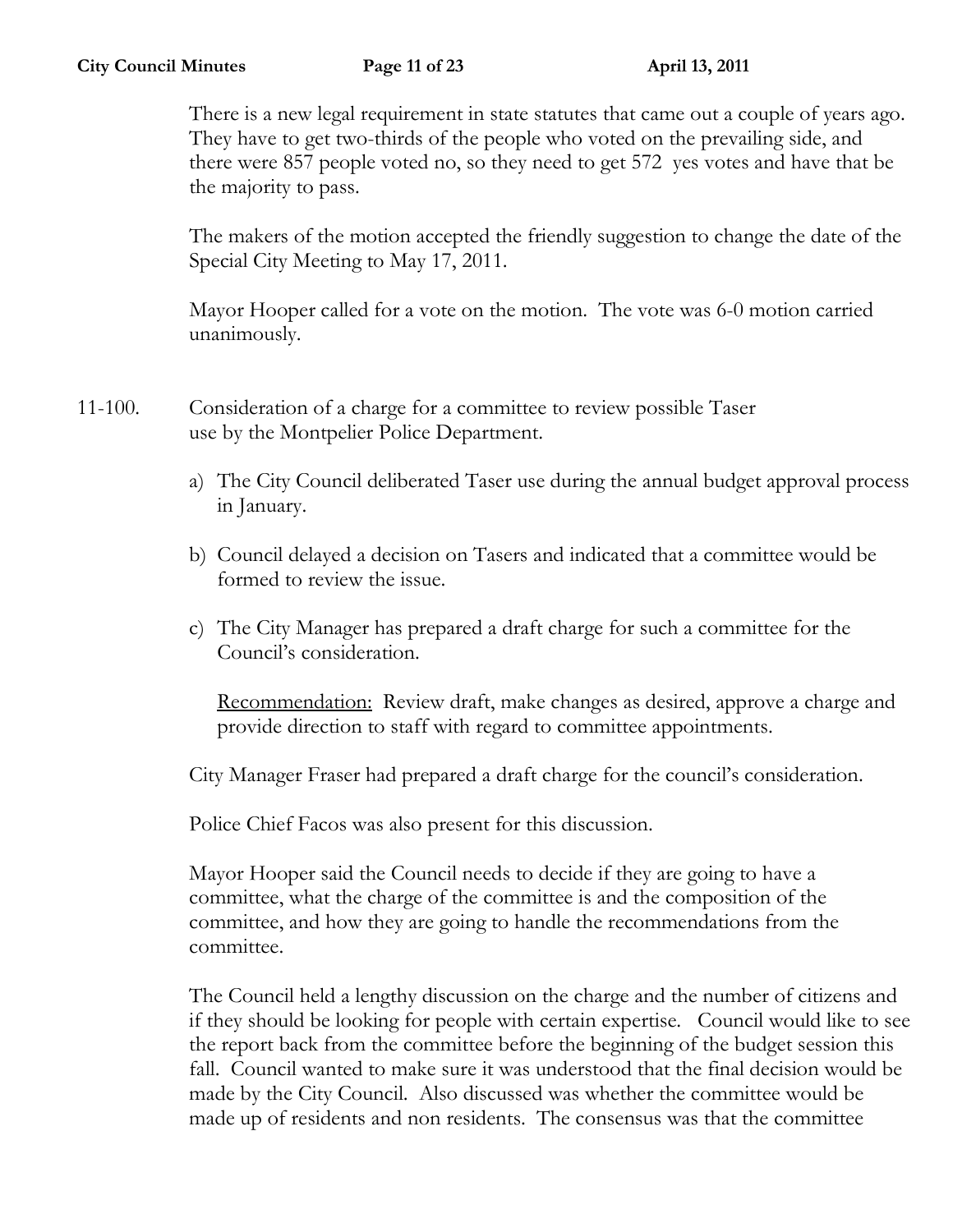should be made up of residents. Non residents were welcome to attend the meetings and participate.

City Manager Fraser said he would say the City Council is seeking a committee of interested open-minded Montpelier residents to serve on a committee studying tasers. They would especially appreciate members of the mental health, medical, law enforcement and school expertise as well as members of the general public.

Council Member Jarvis moved that the Council advertise for a committee with a charge to study the taser issue for Montpelier made up of Montpelier residents. Council Member Timpone seconded the motion. The vote was 6-0, motion carried unanimously.

- 11-101. Consideration of Council Committee Assignments
	- a) At their first regular meeting following Town Meeting, Council chose to postpone making any committee assignments until after they'd held their Goal-Setting Workshop.

Recommendation: Discussion, assign Council reps to the various committees.

Council Member Weiss had provided the council members with suggestions on committees no longer needed and committees that should be added.

Attached to the minutes is a revised list of Council Committee Assignments.

## 11-103. Council Reports

Council Member Hooper said this is his fourth meeting this week.

Council Member Sherman reported that Council Members Hooper, Timpone and she attended the Circulator public hearing and about 16 people attended. They saw a preliminary route and schedule and there was good progress. It is always good to hear updates on the flood and the situation with the river. On April 14<sup>th</sup> there is a zoning meeting at Vermont College at 7:00 P.M.

Council Member Weiss had a newspaper clipping and reported that Bev Hill who has been a member of the Central Vermont Medical Center Board of Trustees for 15 years and was honored for her service.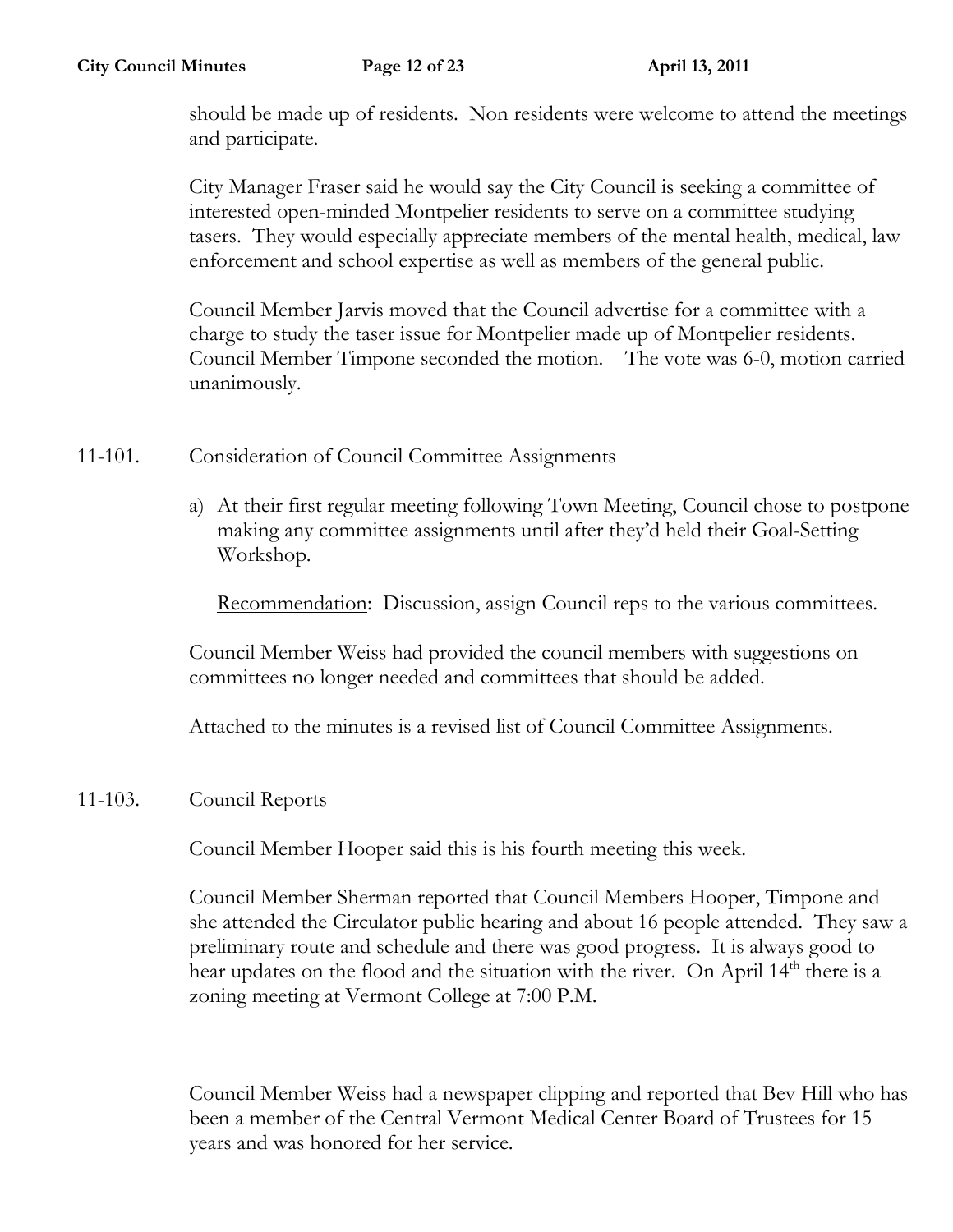Council Member Jarvis said they received a memo from Public Works about Mill Road. Was there the same kind of process with Murray Road after that was done? She congratulated folks on a fabulous Film Festival which was really well attended. It was great to see Poetry Alive happen again where poetry is posted in storefronts. She had a request from a resident to see if they could rework our existing sign ordinance in terms of making sure that businesses that go out of business take down their signs within a reasonable period of time. The existing ordinance we have now requires businesses within the Design Control District to remove their signs but not other businesses in Montpelier. Unfortunately, businesses like Finkerman's go out of business and the signs remain. She wondered if there was interest with the Council to follow up on that.

Mayor Hooper said they could ask staff to give them a recommendation.

City Manager Fraser said sometime ago when they looked at permit issues and zoning issues Steve Stitzel advised the city they might want to consider taking all signs out of zoning and regulate signs separately.

Council Member Timpone said today is Autism Awareness Day in Vermont and we have 110 people being diagnosed every 20 minutes with autism.

Council Member Hooper said in the interest of focusing more on policy he would love to see some advice on administrative approval for routine event permits for liquor licenses.

## 11-104. Mayor's Report

Mayor Hooper reported that tomorrow the Vermont Center for Independent Living is having an event and she has been asked to attend. She would love to have some information on what the ADA Committee is doing because she has been asked to comment on that.

City Manager Fraser said his advice would be to talk to Tom McArdle about that. They are working on the transition plan. They are doing all the ADA assessment for all buildings.

Mayor Hooper reported they had a conversation at the last meeting about the Farmer's Market. She thanked Bill Fraser for reaching out to the Farmer's Market and others for communicating our support and interest in them.

The City Manager, Paul Giuliani and she met for the third week in a row with the House Government Operations Committee about the three provisions in the charter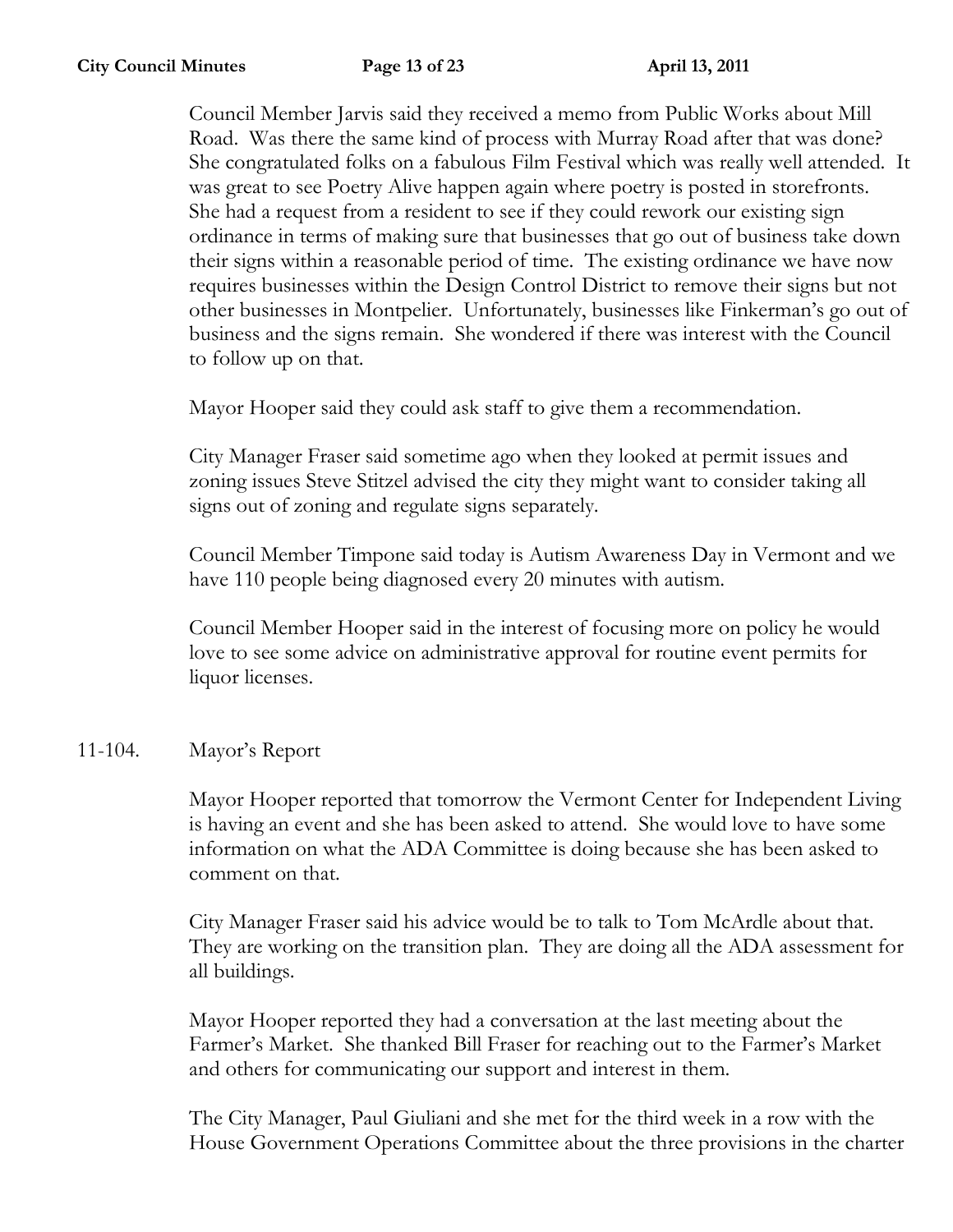changes and two were passed. The Committee is holding out the portion that deals with the merger of the Berlin Fire District. We really do believe it should go forward. It was a confusing issue to the committee. The Town of Berlin had proposed their sewer committee could take over the management of this process which is confusing because they aren't parties to it at all. There were other conversations about the legality of votes and the appropriateness of votes and whether or not the merger had happened. Unfortunately, our Representatives clearly feel the merger had happened but the Assistant Attorney General asked for an opinion that said it hadn't happened notwithstanding Bill's legal work pointing out the same thing between Barre Town and Barre City three or four years ago. She has been in a lot of meetings lately with Bill and she is impressed how well the City Manager represents our community. She also needs to mention that all of our staff represents our community well. A Transportation Committee Member stopped her and said our Assistant City Manager had been in their committee and how impressed she was with Bev's presentation.

11-105. Report by the City Clerk-Treasurer

None.

11-106. Status Reports by the City Manager

City Manager Fraser reported that the Matrix Steering Committee met yesterday and received an update on the process and received more results of the employee surveys. There has been some good data and feedback. There was an 80 percent response rate and it looks like most people looked at the city's organization favorably. He is pleased with most of the results. The Steering Committee has another meeting the end of April and that is when they start to share the beginnings of what they found and what their recommendations might be. The Matrix Group will be here on June 8<sup>th</sup> to present their report to the Council.

There is the charter change going through the Legislature and it has been mostly about the merger. In the charter change about the district energy they took out the provision selling electricity. He and the Public Works Director Law had a conversation about a plan for potholes.

Forbes Magazine named Montpelier as one of top 11 prettiest places in America.

He updated the Council on the Fire Chief selection they did reach a final candidate and the Police Department is doing a background check and there will be an announcement next week..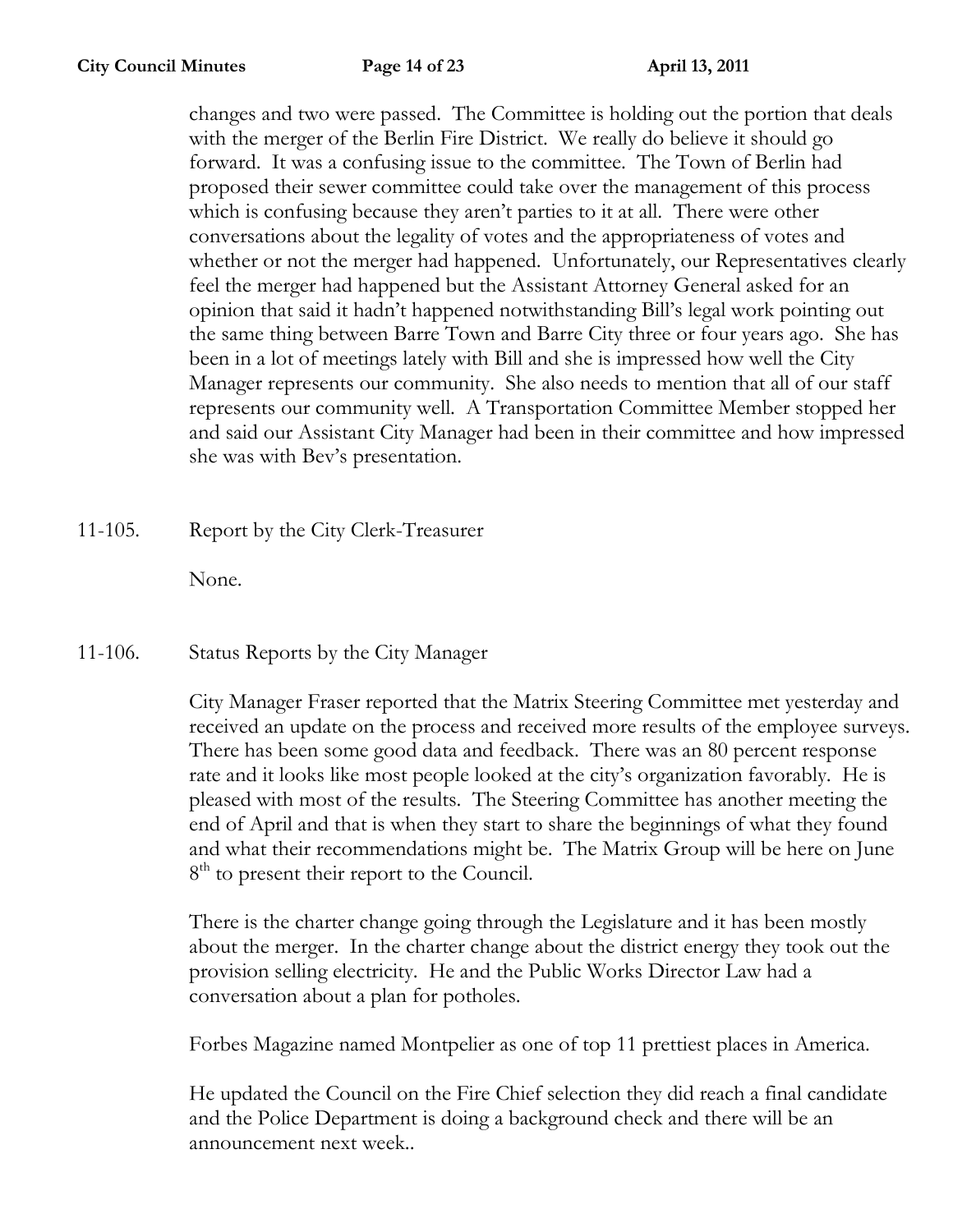Assistant City Manager Hill said today was Police Chief Facos birthday.

Adjournment:

After motion duly made and seconded by Council Members Hooper and Timpone the council meeting adjourned at 10:20 P.M.

Transcribed by: Joan Clack

Attest: \_\_\_\_\_\_\_\_\_\_\_\_\_\_\_\_\_\_\_\_\_\_\_\_\_\_\_\_\_\_\_

Charlotte L. Hoyt, City Clerk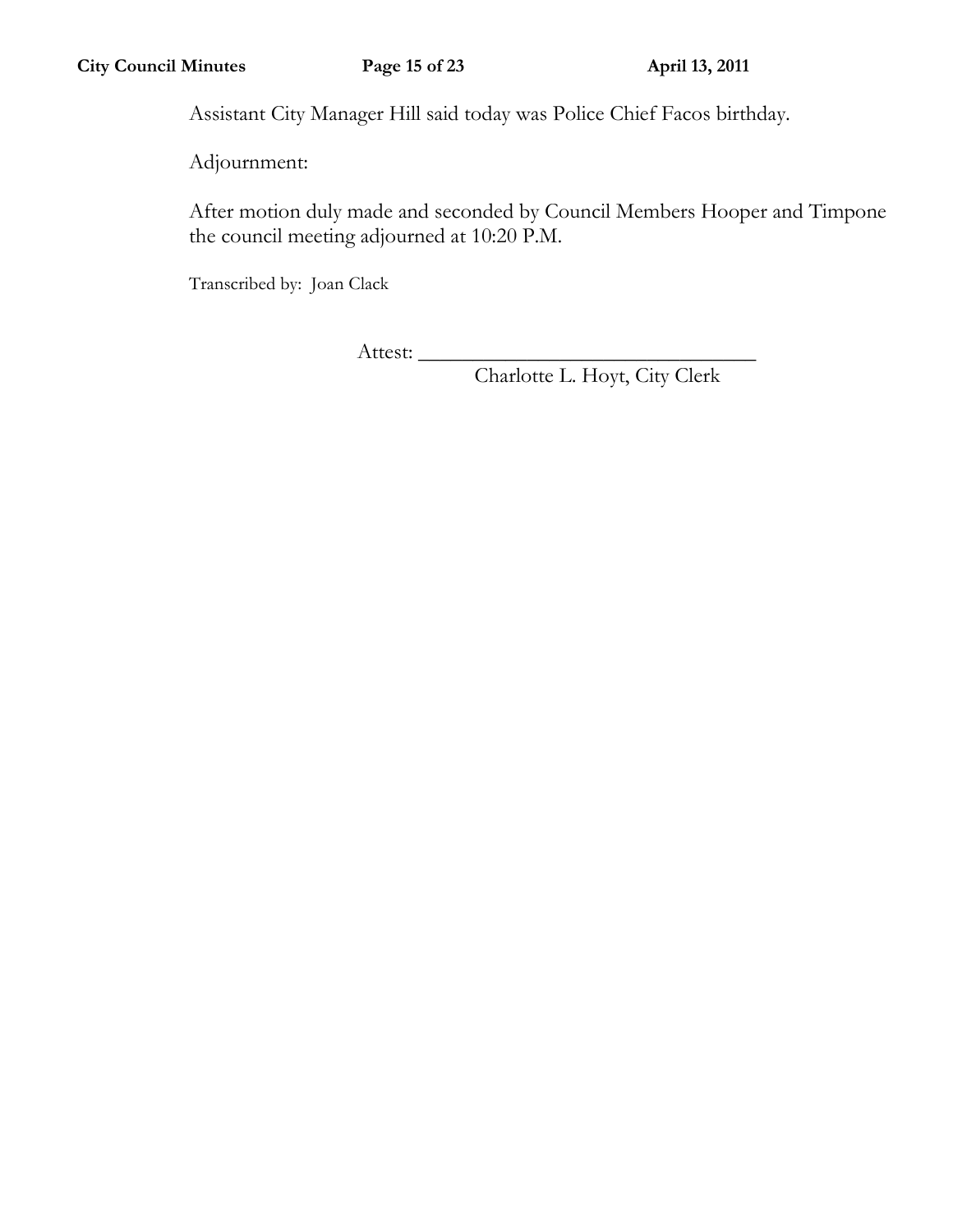**City Council Minutes Page 16 of 23 April 13, 2011**

## **City of Montpelier, Vermont**

**- The Smallest Capital City in the United States -** 

**Mayor Mary S. Hooper William Fraser,** 

**Tom Golonka**

**Nancy Sherman Angela Timpone Alan Weiss**

**City Manager City Council:** *wfraser@montpelier-vt.org*

**Beverlee Pembroke Hill Andy Hooper Assistant City Manager Sarah Jarvis** *bhill@montpelier-vt.org*

### **MEMORANDUM**

| Mayor Hooper & City Council Members |
|-------------------------------------|
| William Fraser, City Manager        |
| <b>District Heat Project</b>        |
| April 12, 2011                      |
|                                     |

Since we will be warning a special election for either May  $17<sup>th</sup>$  or  $24<sup>th</sup>$ , the logical question arises as to whether we will combine the petitioned tax exemption item with a potential district heat bond vote. I've already provided you with an outline of potential dates and deadlines for those special elections.

As you choose whether to include District Energy on the earlier meeting, I wanted to update you on what we know and what we don't know about this project.

### **What we know:**

- The Federal Government awarded the city an \$8 million grant for a district energy project done in partnership with the State. The grant also included start up money for a Property Assessed Clean Energy (PACE) district.
- The Governor proposed \$7 million in State Capital funds for this project.
- \$7 million was included in the Capital Bill and Budget which has passed the House of Representatives.
- The Montpelier School Board voted to support the project and understands that participation is a 20 year commitment.
- The total project will cost between \$18.2 million and \$20 million depending on final costs of the plant and distribution route. Assuming approval of the State capital funds and a city bond of \$2 million, \$18.2 million in funding is accounted for.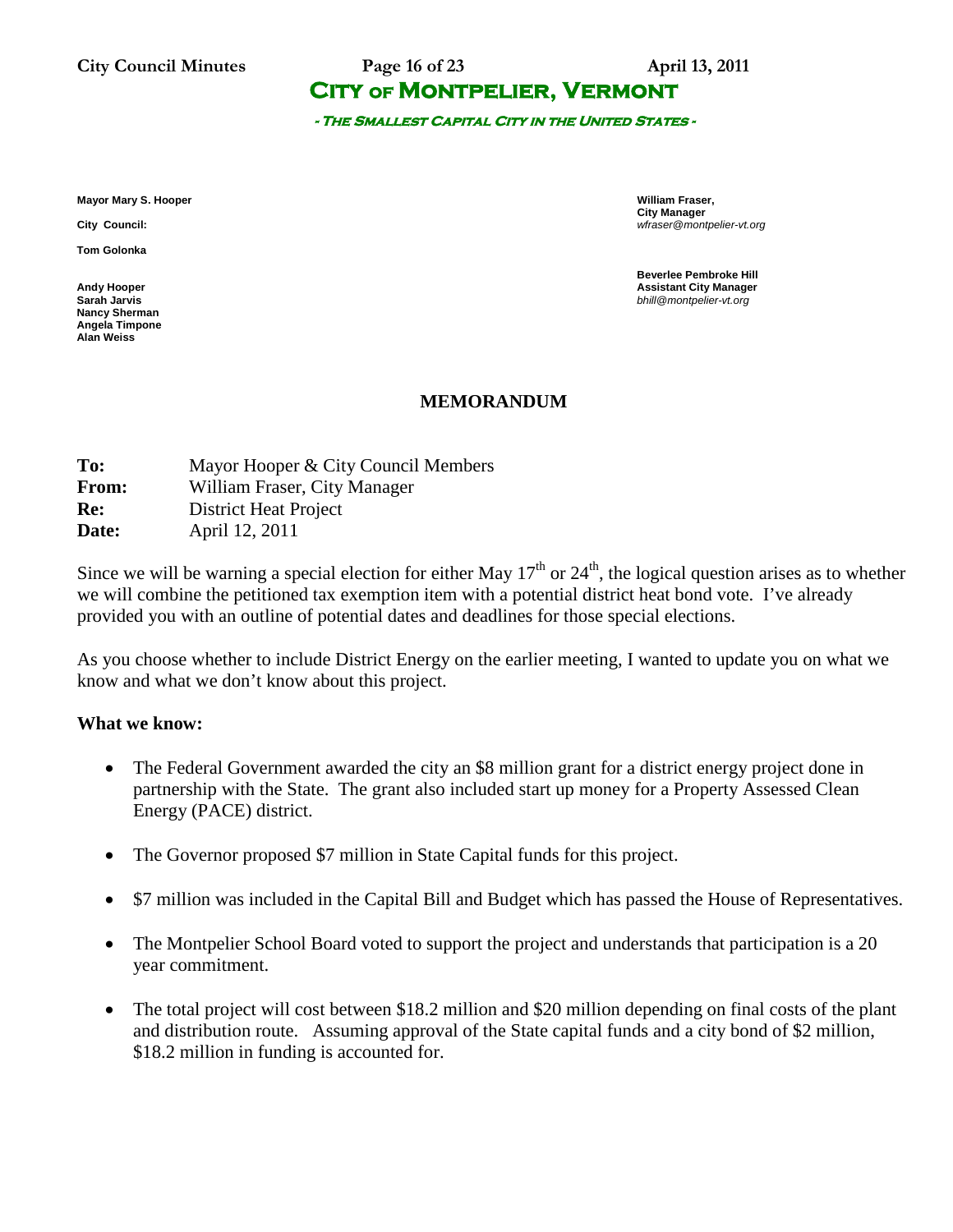### **City Council Minutes Page 17 of 23 April 13, 2011**

- The city has retained a firm to identify the optimal distribution route, update cost estimates for the route, work with the state on the final overall costs and meet with private property owners. That work is happening now.
- The city has applied for up to \$1.75 million in grants and/or 0% interest loans from the Clean Energy Development Fund.
- The three city buildings (City Hall, Fire Station and Police Station) and two school buildings (Union Elementary School and Montpelier High School) use 100,000 gallons of oil each year. Every dollar that oil increases in price, costs the community \$100,000. As illustration, our original financial models for this project were developed using \$2.45 per gallon for #2 heating oil in 2010 and \$2.69 in 2011. The city is currently paying \$3.70 – a difference of \$100,000 per year.
- The State of Vermont will own and operate the upgraded and expanded central heating plant. They will provide bulk heat (hot water) to the city's distribution system which will provide heat to city & school buildings as well as private customers. The city will purchase the bulk heat, supply it to city buildings and resell it to non-city buildings.

### **What we don't know:**

- Whether the Senate will approve the capital funding. We will know this by the end of the session, currently projected for the first week in May.
- Whether CEDF will approve the city's request and what the mix of grant and loan might be. We will know this on April  $27<sup>th</sup>$ .
- Whether the city council will put forward a bond vote and whether the voters will approve it. The final number for a bond vote will depend somewhat on the package from CEDF, any amount of 0% interest loan needs to be included in any financing authorization. If not included in the tax exemption election, the decision to go to bond vote should be made by the May  $11<sup>th</sup>$  council meeting for a vote on June  $14<sup>th</sup>$ .
- The precise final route of the distribution system and final cost projections. These are being generated and should be clearer by early May.
- All details of the agreement for heat purchase with the state. This is being negotiated now, we have a general outline of agreed upon concepts.
- The actual price of heat for public and private customers. We are projecting that the district heat price will come in around \$29 per MMBTU which is equivalent to \$2.80 per gallon of fuel oil. This will become firmer as we complete negotiations with the state.
- Without a firm price and route details, we do not have firm commitments from private customers. Although the project has been set up to work financially without them, they are not only important to success but, in fact, one of the main reasons to do the project in the first place. We have expressions of interest which will firm up when we can present a price, a route, a cost of conversion and the PACE program to finance the conversion.

## **Why are we pursuing this project?**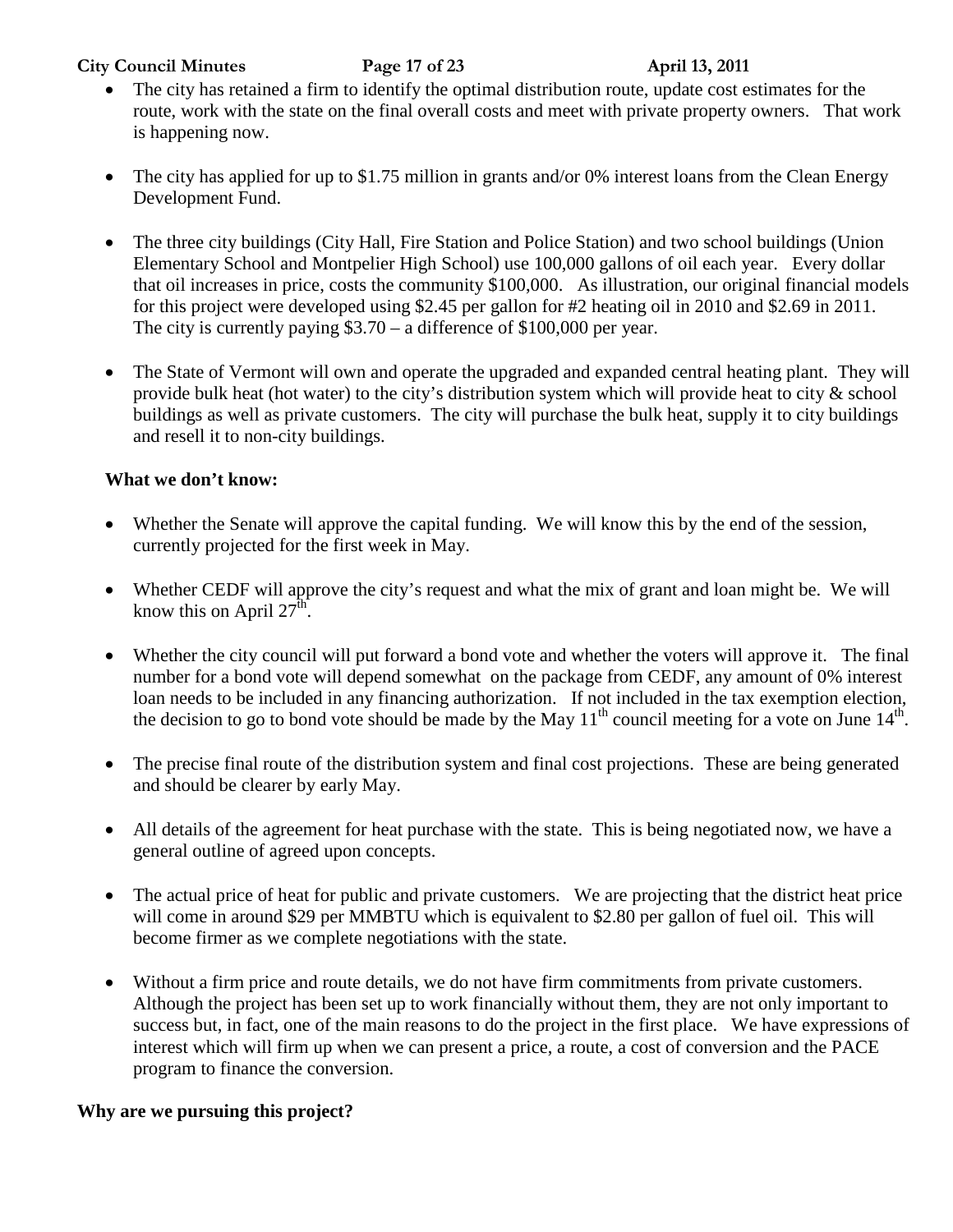**City Council Minutes Page 18 of 23 April 13, 2011**

- It reduces toxic emissions in downtown Montpelier by as much as 11 tons per year. It is consistent with state and local policy to move to cleaner, renewable energy sources.
- It replaces oil as a prime fuel source with a locally/regionally produced fuel source keeping that economic activity in the northeast.
- It provides stabilization for fuel costs to the state government, city government and school department allowing tax dollars to be redirected toward services or infrastructure rather than oil. As mentioned earlier, \$1 in fuel prices  $= $100,000$  per year for these buildings.
- It presents an economic development opportunity in downtown Montpelier by providing a cleaner and potentially cheaper source of heat for building owners.
- It mirrors the decision many local homeowners have already made on their own, we are essentially converting downtown to a wood stove.
- The local costs (bond payments, bulk heat costs, operating costs) are being paid out of monies already being used to heat and maintain heat systems in local public buildings. This is Vermont – we will always heat the schools, city hall, fire station and police station. This is not money that can be used for other public purposes. We are spending current fuel system money on fuel system.
- The State of Vermont converted their district heat system to wood (primarily) in the early 80's following the first "energy crisis". After 30+ years of operating this system, the State is seeking to upgrade and expand it, not abandon it. They have no interest in returning to an oil based heating system and do not second guess their conversion decision at all.
- This is proven technology. As noted above, a district heat system has existed in Montpelier since the 40's and has been wood fired since the 80's. These systems exist and run successfully in both the US and in Europe. This is bolstered by the fact that our partner, the State of Vermont, is a long term presence in our city and will not be closing, off shoring or relocating.
- The city received the largest (\$8 million) energy grant in the nation to support this project. The State and City combined will be able to develop an \$18-\$20 million capital improvement - which cuts annual costs, is environmentally friendly and supports the local economy - for  $$9 +/-$  million in State and City capital funds.

## **What are the concerns?**

- The biggest fear is the fear of change and the unknown. Like the current health care system, oil based heat for our major buildings is all we know. While we complain about costs or problems, we are reluctant to abandon a system for fear that a new system will leave us lacking.
- Although the costs are paid with existing fuel dollars, the city will have to issue a bond to finance the project. The city has a high debt load now and concern exists that if users leave the system, the city will be left holding the indebtedness. This is mitigated somewhat because financial projections don't include private interests.
- The city is speculating on a new heat system. What if something better comes along? This is a fair concern. However staying with our present heating system is also speculating on oil prices and that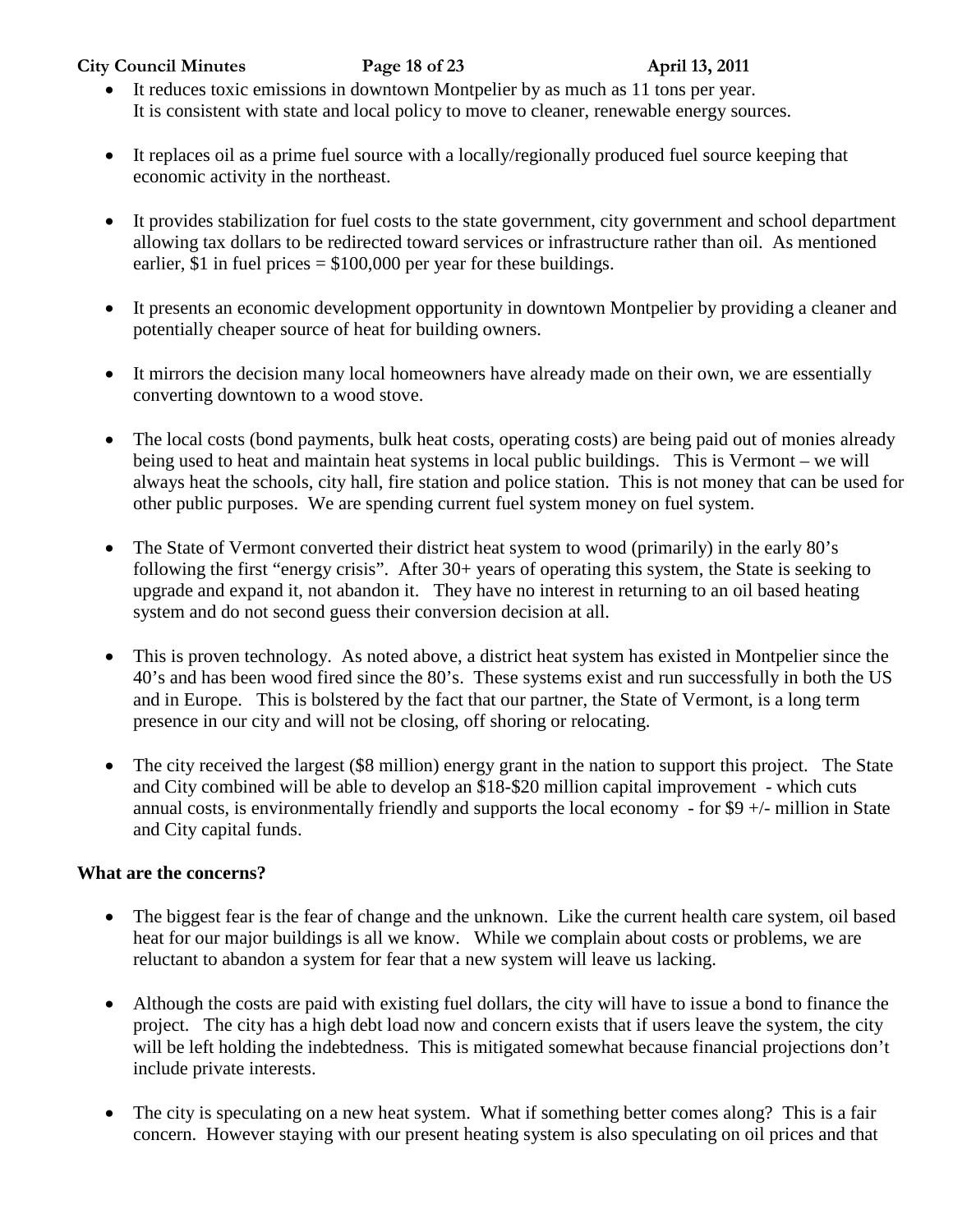**City Council Minutes Page 19 of 23 April 13, 2011**

future alternatives will be as financially feasible as this proposal now which comes with an \$8 million federal subsidy.

- Construction of this project will cause disruption to the downtown area. Yes, there is no question. Like any major project it will be managed but there is no getting around the fact that this requires laying pipes underground throughout downtown. Obviously the idea is that the end heat product is worth it. Another benefit is that when closing streets and sidewalks back up, they can be repaved and rebuilt which is needed in many cases. We could potentially target city capital budget funds for downtown improvements to be done in conjunction with this work.
- The City is assuming a new operational responsibility. Yes we are. But in other locations, maintenance work is minimal. The state will be running the heat plant, we will be a customer. There will be administrative work for billing, meter reading etc. but there will also be revenue produced from those activities.
- We don't have all the information. This is a very complex project involving the federal, state and city governments. We are gaining more knowledge, developing more information and accomplishing more project related tasks each week. While some important details are still emerging, the basic structure, costs and contributions are pretty well established. And we have another month to fine tune our information even more.

**Conclusion:** I have maintained a critical distance and withheld my endorsement throughout the project development in order to objectively analyze the pros and cons and to provide you my best professional advice about how to proceed. I have asked the same questions that all of you have.

I see this as a once in a generation chance to make a bold move which has positive environmental and economic impact. It's easy to support or oppose this project for emotional, philosophical or ideological reasons. I have tried to remove all of those from my work on this and weigh the costs and benefits. On balance this is a solid project which has been in the works for at least 16 years if not more. Given the federal dollars available, the time is now. I made a commitment to you that the project would stay within our current payment stream and it does so. I also made a commitment to you that project finances would not rely on unidentified private customers and it does not. I think that 10 years from now, no one will be wishing that the community had remained on an oil based heat system.

I recommend that the city support this project and plan for a bond vote on June  $14<sup>th</sup>$ . The final decision and details can be addressed at the May  $11<sup>th</sup>$  meeting when we know the results of the CEDF process and the state budget.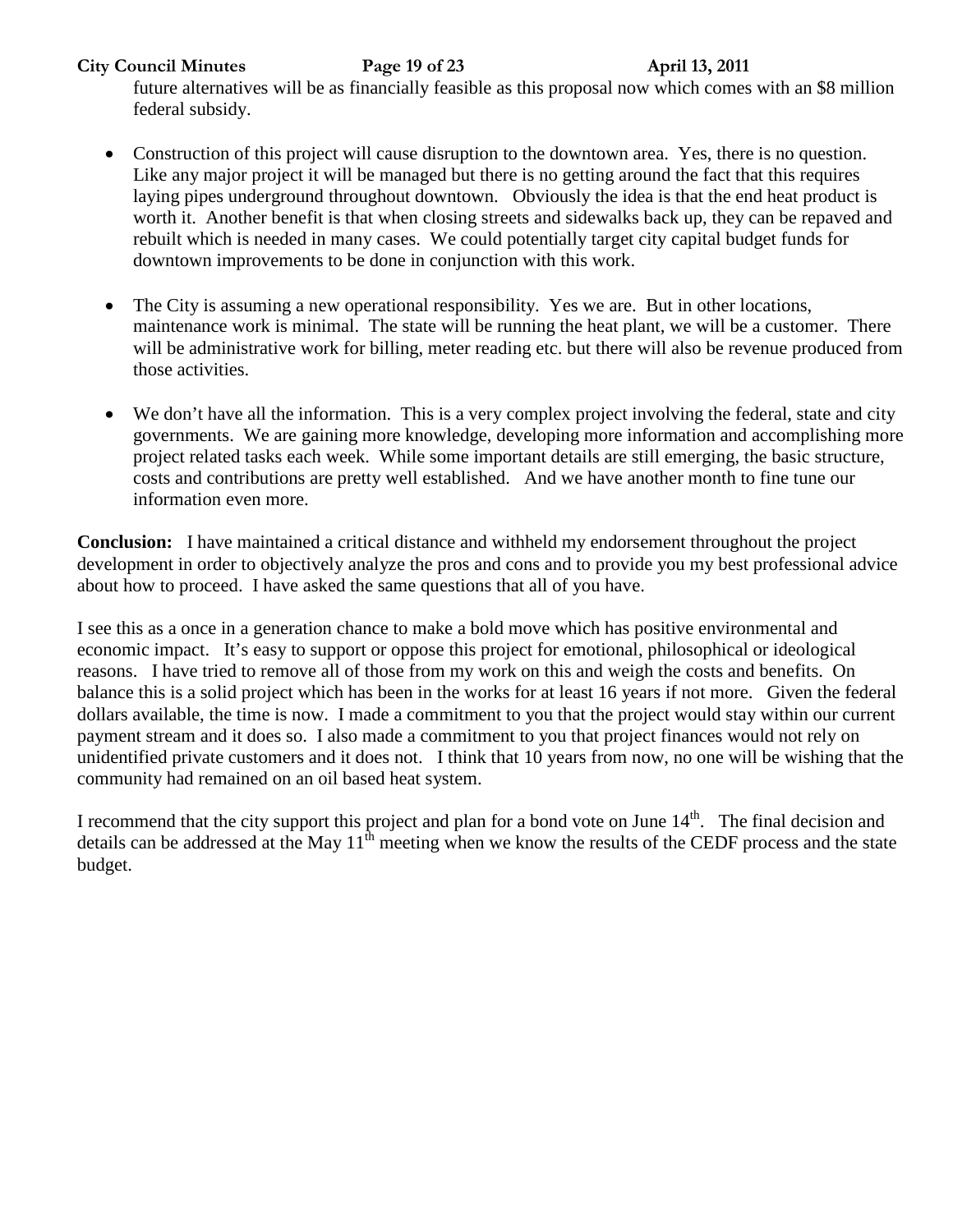# **City of Montpelier, Vermont**

**- The Smallest Capital City in the United States -** 

**Mayor Mary S. Hooper William Fraser,** 

**Tom Golonka**

**Nancy Sherman Angela Timpone Alan Weiss**

**City Manager City Council:** *wfraser@montpelier-vt.org*

**Beverlee Pembroke Hill Andy Hooper Assistant City Manager Sarah Jarvis** *bhill@montpelier-vt.org*

### **MEMORANDUM**

| To:   | Mayor Hooper & City Council Members |
|-------|-------------------------------------|
| From: | William Fraser, City Manager        |
| Re:   | Draft Charge for Taser Committee    |
| Date: | April 8, 2011                       |
|       |                                     |

During the earlier discussions on possible Taser use by the Police Department, the City Council chose to create a committee to review the issue. The specific charge and purpose of that committee was somewhat undefined. I am offering a draft charge which presents an approach to handling this issue. You may choose to approach this differently.

**"Yes or No"** – The major underlying question for the Council, Community and Police Department is whether to allow Montpelier officers to carry and use tasers. At the end of the day, the City Council must make this decision. No other group is responsible for the safety of both Montpelier's citizens and its employees. Regardless of any committee recommendation, the final decision will fall on the council's agenda, will be deliberated publicly and will generate citizen participation.

Given that reality, it's my opinion that charging a committee to make a recommendation whether or not to approve tasers is perilous from a process perspective. Such charge will then call into question the make up of the committee members, what their predisposition is to this issue and whether the committee was "stacked" one way or the other. It could potentially put council members in the position of disagreeing with the recommendation of a citizen's group on such a controversial topic.

I recommend that the Council understand its responsibility and obligation to make this decision and retain that judgment for itself. The council should ask a committee to provide another very important role in this discussion.

**Framing the Issue** – During the earlier debate, many – if not most – comments included concerns about the unknown. When would tasers be used? What was the policy? What did it mean? What sort of training would be included? How will the department be held accountable? In essence there were multiple decisions being considered at once – not only the prime "Yes or No" question but, if "Yes" than defining the specifics of what "Yes" means.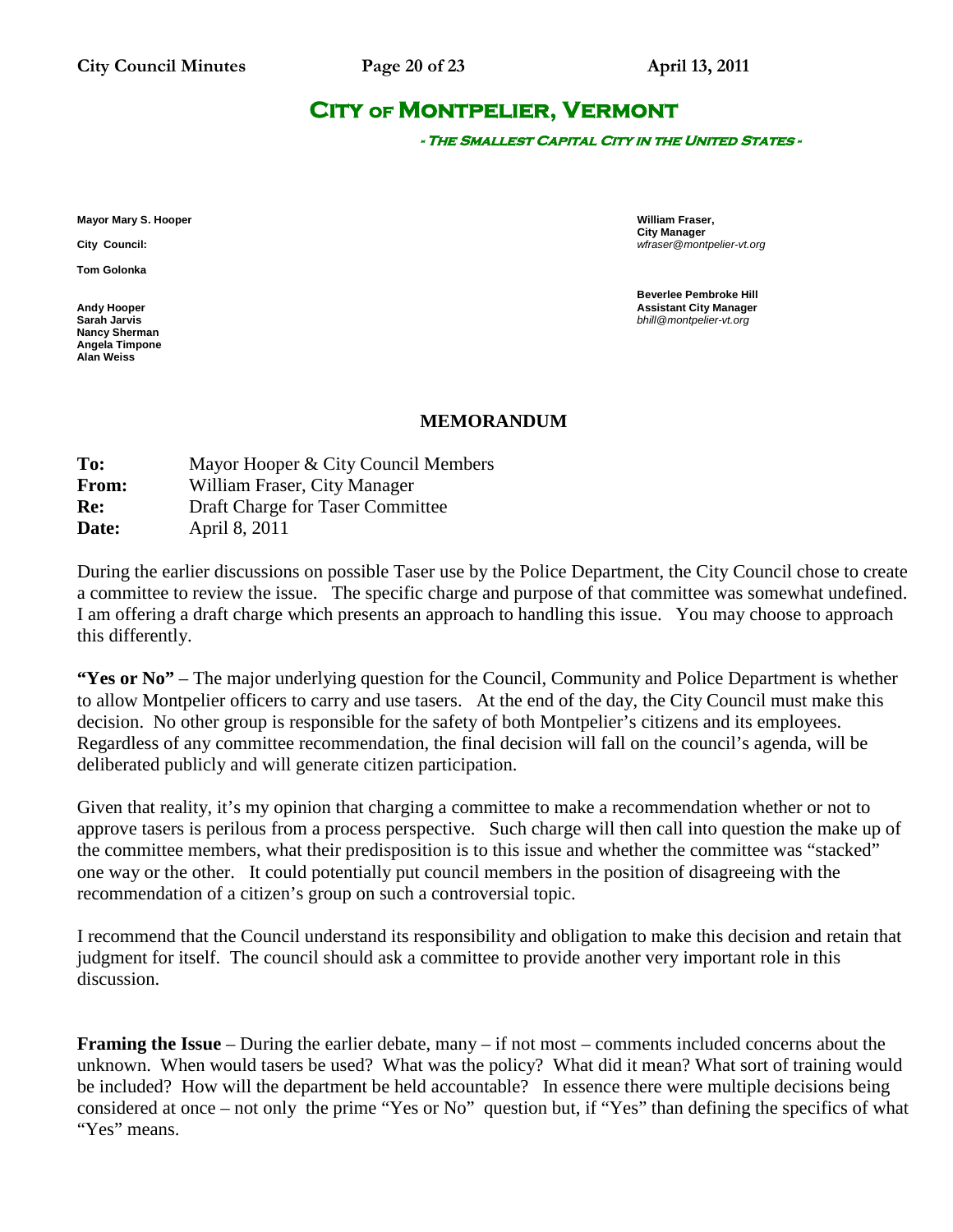### **City Council Minutes Page 21 of 23 April 13, 2011**

A committee, then, will provide a very important service by working through the areas of concern and providing comments and recommendations in each area. By doing so, the Council and community will then be free to engage in a robust discussion of taser use while having a clear understanding of the terms of use.

I recommend that the Committee be charged with developing recommendations for the following:

- 1) *Policy and standards for taser use.* The Police Chief has proposed a use of force policy. The committee should review the proposal, clarify meaning and intent where confusing and make recommendations for changes if needed.
- 2) *Training* The committee should review and make recommendations about the training regimen surrounding tasers. In addition to specific training about taser operation, the committee should review and comment on the department's training in areas such as mental health, crisis intervention, deescalation, medical issues relating to tasers and response to resistance, among others.
- 3) *Accountability* The committee should review and make recommendations for standards of public reporting and incident review when tasers are used and/or displayed.
- 4) *Public process and engagement* Once standards of use, training and accountability have been established, the community needs to have a meaningful dialogue about whether or not to approve tasers. The committee should make recommendations for how the Council and community can best conduct that discussion. The recommendation should include description of meetings, hearings etc as well as the nature and extent of information that should be presented.

**Committee and committee work.** The composition of the committee (number of people, any specific constituencies represented, appointment process, etc.) will be determined by the City Council. I recommend that, at minimum, representatives of both the mental health community and the law enforcement community be included. Other citizens may be appointed based on expertise and interest. Preference should be granted to Montpelier residents except for those individuals with specific professional expertise which might assist this process. All meetings of this committee will be in open session with the public welcomed. It is expected that both the Police Chief and City Manager will assist the committee and participate in the committee process although will not be committee members. The committee should be asked to provide the above recommendations to the city council by October 1, 2011 (or earlier) to allow the Council time to conduct the public discussion process in advance of their budget work in December and January.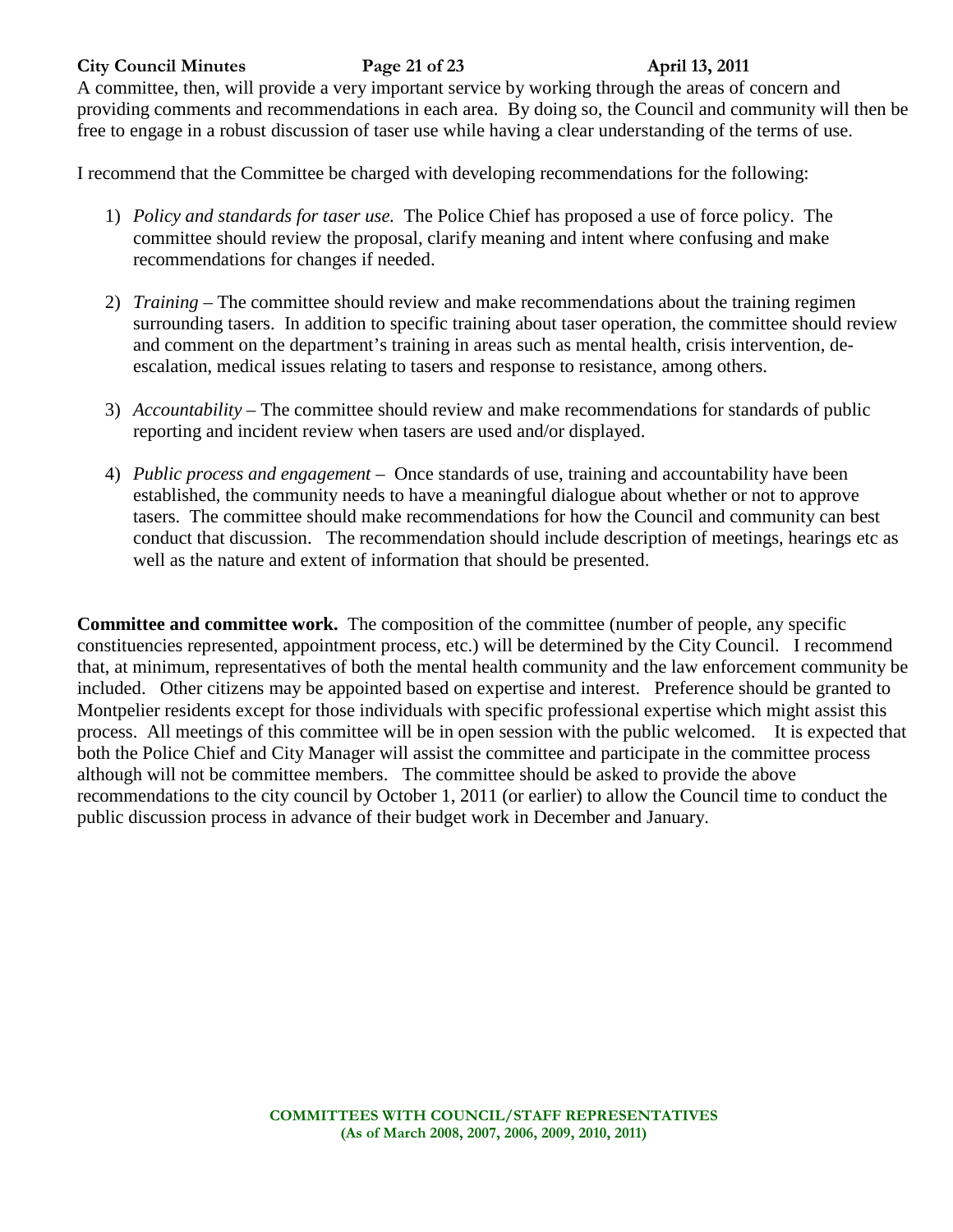| <b>MATRIX Ad hoc Committee</b><br>(Management Analysis)                              | Sarah Jarvis<br><b>Andy Hooper</b><br>Alan H. Weiss                | <b>Bill Fraser, City Manager</b>                                                                                                                                                    |
|--------------------------------------------------------------------------------------|--------------------------------------------------------------------|-------------------------------------------------------------------------------------------------------------------------------------------------------------------------------------|
| Americans with Disabilities (ADA)                                                    | <b>Angela Timpone</b>                                              | <b>Bill Fraser, City Manager</b><br>Tom McArdle, Adm. Ass't. to<br><b>PW Director</b>                                                                                               |
| <b>Building Code Appeals Committee</b>                                               | <b>Alan Weiss</b><br><b>Tom Golonka</b><br>(advertising for 3rd)   | <b>Bob Gowans, Fire Chief</b><br><b>Bill Fraser, City Manager</b>                                                                                                                   |
| <b>Capitol Complex Committee</b>                                                     | No Council Rep                                                     | Paul Carnahan                                                                                                                                                                       |
| <b>Capital Projects Committee</b>                                                    | <b>Sarah Jarvis</b><br><b>Andy Hooper</b><br><b>Angela Timpone</b> | <b>Todd Law, DPW Director</b><br>Tom McArdle, DPW Assistant Director<br><b>Sandy Gallup, Finance Director</b><br><b>Bill Fraser, City Manager</b><br><b>Planning Commission Rep</b> |
| <b>Central Vermont Core Communities</b><br><b>Regional Public Services Committee</b> | Tom Golonka<br><b>Alan Weiss</b>                                   | 3 Representatives from each Community<br><b>Bill Fraser, City Manager</b>                                                                                                           |
| <b>CVRPC</b>                                                                         | Nancy Sherman, Alt.<br>(moving?)                                   | Dave Borgendale, Vice Chair, PC                                                                                                                                                     |
| <b>CVRPC/TAC</b>                                                                     | <b>Nancy Sherman</b>                                               | Bev Hill, Assistant City Manager, Alt.                                                                                                                                              |
| <b>Central Vermont Solid Waste</b>                                                   | Andy Hooper, Alt.                                                  | <b>Mia Moore</b>                                                                                                                                                                    |
| <b>Citizen Advisory Board for</b><br><b>Community Justice Center</b>                 | Sarah Jarvis                                                       | <b>Yvonne Byrd, CJC Director</b>                                                                                                                                                    |
| <b>District Heating Committee</b>                                                    | <b>Alan Weiss</b>                                                  | <b>Gwen Hallsmith, Planning Director</b>                                                                                                                                            |
| <b>GMTA/CCTA Advisory Board</b>                                                      | No Council Rep                                                     | <b>Harold Garabedian</b>                                                                                                                                                            |
| <b>Housing Task Force</b>                                                            | <b>Angela Timpone</b>                                              | <b>Garth Genge, CD Specialist</b><br><b>Gwen Hallsmith, Planning Director</b>                                                                                                       |
| Kellogg-Hubbard Library Board Rep                                                    | Tom Golonka                                                        | <b>Suzanne Hechmer</b>                                                                                                                                                              |
| <b>Montpelier Alive</b>                                                              | ( will meet with Board re: Council representation)                 |                                                                                                                                                                                     |
| <b>Montpelier Senior Center Advisory</b><br><b>Board</b>                             | No Council Rep                                                     | Beverlee Pembroke Hill, Ass't. City Mgr.                                                                                                                                            |
| <b>Montpelier Senior Services</b><br><b>Coordinating Committee</b>                   | <b>Sarah Jarvis</b>                                                | <b>Garth Genge, CD Specialist</b><br>Beverlee Pembroke Hill, Ass't. City Mgr.                                                                                                       |
| <b>Regional Bike Path Committee</b>                                                  | Alan H. Weiss                                                      | <b>Bev Hill, Assistant City Manager</b>                                                                                                                                             |
| <b>Water Rate Study Committee</b>                                                    | <b>Tom Golonka</b><br><b>Andy Hooper</b><br>Sarah Jarvis           | <b>Sandy Gallup, Finance Director</b><br><b>Todd Law, DPW Director</b><br><b>Bill Fraser, City Manager</b>                                                                          |
|                                                                                      |                                                                    |                                                                                                                                                                                     |

**T.W. Wood Art Gallery Board Mary S. Hooper --------**